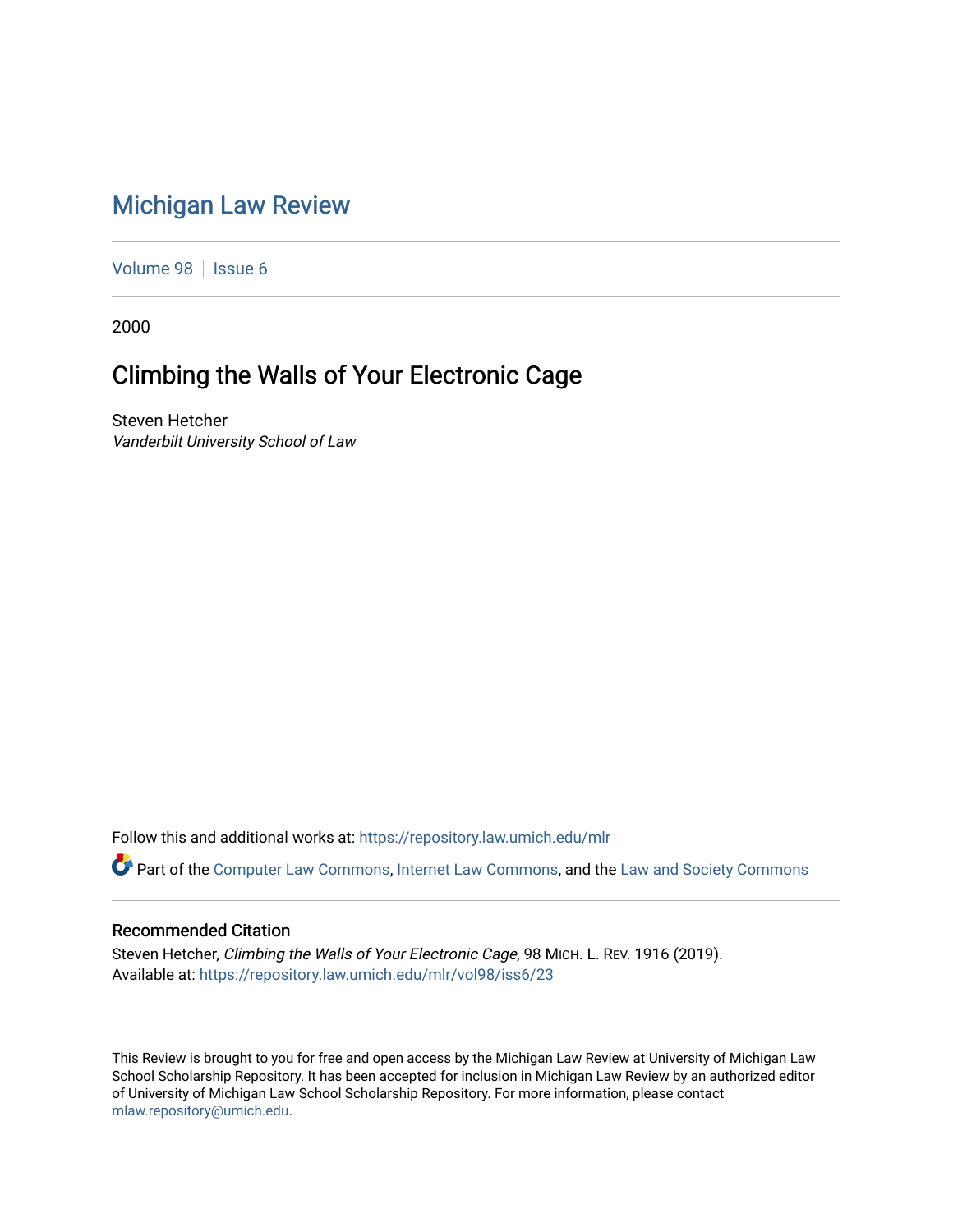## CLIMBING THE WALLS OF YOUR ELECTRONIC CAGE

### Steven Hetcher\*

CODE: AND OTHER LAWS OF CYBERSPACE. By Lawrence Lessig. New York: Basic Books. 1999. Pp. xii, 297. Cloth, \$30; paper, \$15.

Space. The final frontier. Not so, say the doyennes of the firstgeneration Internet community, who view themselves as the new frontiersmen and women staking out a previously unexplored territory  $$ cyberspace. Numerous metaphors in the Internet literature picture cyberspace as a new, previously unexplored domain. Parallels are frequently drawn to the American colonies, the Western frontier, or outer space. In Code: And Other Laws of Cyberspace, Lawrence Lessig<sup>1</sup> says, "Cyberspace is a place. People live there."<sup>2</sup> In this place, we will build a "new society"  $(p. 4)$ . A sense of this background is helpful in appraising Lessig's claims.

1. Currently, Jack N. and Lillian R. Berkman Professor for Entrepreneurial Legal Studies, Harvard Law School. In the fall of 2000, Professor Lessig joins the faculty at Stanford Law School.

2. P. 190; see also Dan Rosen, Surfing the Sento, 12 BERKELEY TECH. L.J. 213, 216 (1997) (discussing the possible "founding fathers of a new cybernation"); Luke A. Walker, ICANN's Uniform Domain Name Displlte Resolution Policy, 15 BERKELEY TECH. L.J. 289, 289 (2000) (calling cyberspace the latest new frontier). Elsewhere Lessig has written:

While they are in that place, cyberspace, they are also here. They are at a terminal screen, eating chips, ignoring the phone. They are downstairs on the computer, late at night, while their husbands are asleep. They are at work, or at cyber cafes, or in a computer lab. They live this life there, while here. And then at some point in the day, they jack out, and are only here. They step up from the machine, in a bit of a daze; they tum around. They have returned.

<sup>\*</sup> Assistant Professor of Law, Vanderbilt University School of Law. J.D., Yale; M.A. (Public Policy), University of Chicago; Ph.D. (Philosophy), University of Illinois at Chicago — Ed. I am grateful to Lisa Bressman, Robert Brewer, John Goldberg, Ryan Raforth, Bob Rasmussen, Don Welch, Chris Yoo, and Nick Zeppos for comments on an earlier draft and grateful to Robert Brewer and Janet Hirt for their expert research assistance.

Lawrence Lessig, The Zones of Cyberspace, 48 STAN. L. REV. 1403, 1403 (1996) (footnote omitted).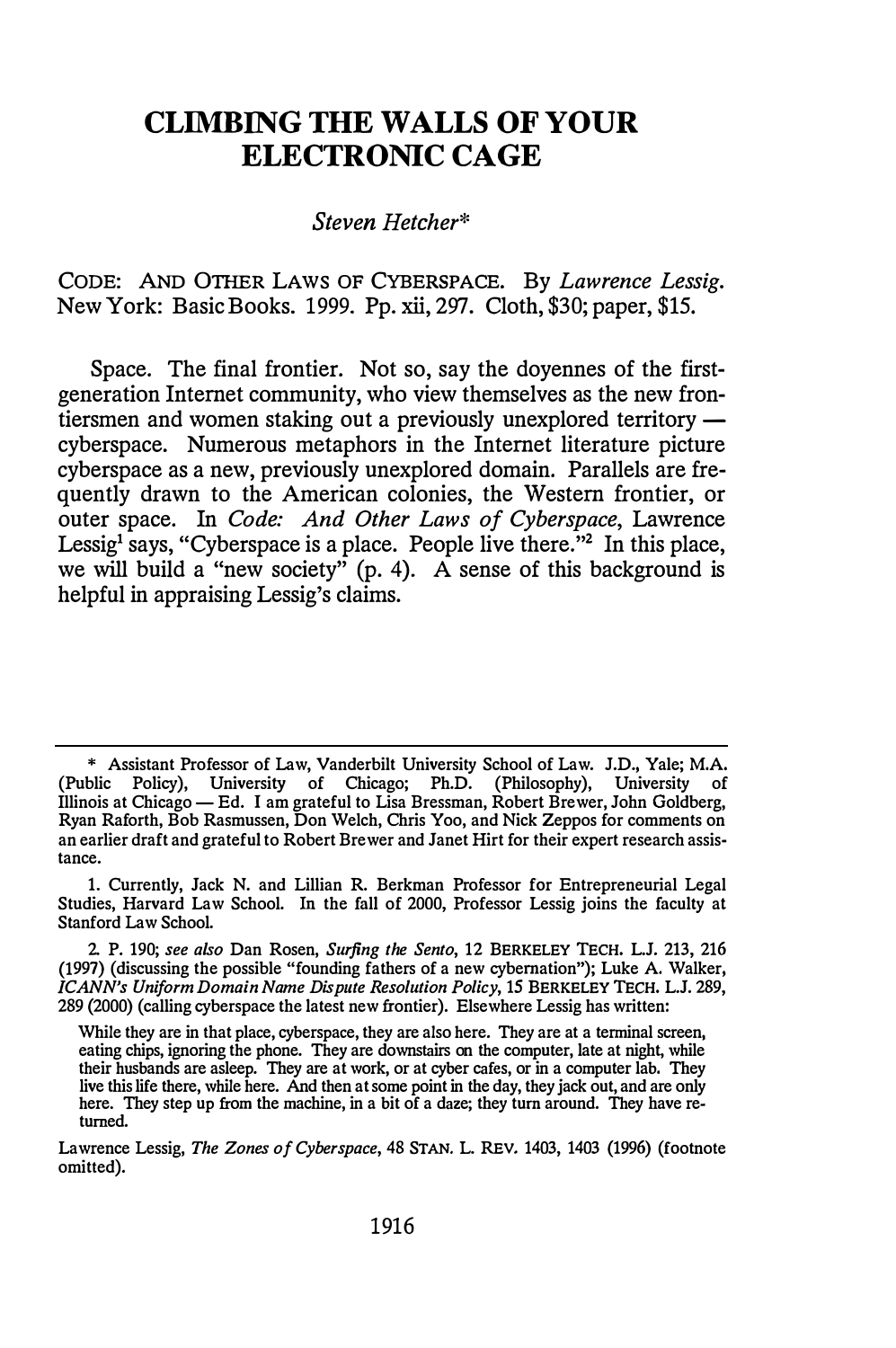He argues that "we" need a "constitution" for cyberspace.<sup>3</sup> This seems reasonable, a new social compact for a new society.<sup>4</sup>

While Lessig has his legal training in the U.S. system, as a former law clerk to Justice Antonin Scalia and a recognized American constitutional law scholar, in Code, he uses the word "constitution" in its British rather than its American sense.<sup>5</sup> For the British, a constitution is an unwritten common understanding about fundamental social values and social practices that merits institutional protection from the vicissitudes of ordinary politics.<sup>6</sup> The purview of Lessig's project, then, is constitutional theory understood as the theory of social order, a broader inquiry than the top-down, text-based American constitutional theory.<sup>7</sup>

4. I would argue instead that we have a constitution for cyberspace already. It is the one written on parchment and displayed at the National Archives. Things are, of course, complicated by the fact that the Internet is a global phenomenon. But just because a phenomenon is global does not mean that the Constitution cedes jurisdiction over those elements that have significant impact within the United States. The Internet is revolutionary, but physical borders still matter, and will continue to, for the foreseeable future. See Jack Goldsmith, Regulation of the Internet: Three Persistent Fallacies, 73 CHI.-KENT L. REV. 1119, 1124 (1998). In general, Lessig agrees that real space jurisdiction matters for cyberspace regulation. P. 190.

5. See p. 5 ("But by 'constitution' I don't mean a legal text .. .. Rather, as the British understand when they speak of their constitution, I mean an *architecture*  $-$  not just a legal text but a way of life — that structures and constrains social and legal power, to the end of protecting fundamental values — principles and ideals that reach beyond the compromises of ordinary politics. ").

6. See p. 217 ("[T]he Constitution was drawn at a time when basic architectures were set. The framers found the laws of nature ... they were not made by government or man."); see also H.L.A. HART, THE CONCEPT OF LAW 56-57, 88-90, 102-03 (2d ed. 1994); Thomas B. McAffee, Prolegomena to a Meaningful Debate of the "Unwritten Constitution" Thesis, 61 U. CIN. L. REV. 107, 166 n.192 (1992) (citing J.W. GOUGH, FuNDAMENTAL LAW IN ENGLISH CONSTITUTIONAL HISTORY 174-91 (1995).

7. Lessig speaks of code and commerce as, "[t]wo forces of social order." P. ix; see also, e.g., RUSSELL HARDIN, TRUST AND TRUSTWORTHINESS (forthcoming Jan. 2001); JON ELSTER, THE CEMENT OF SOCIETY: A STUDY OF SOCIAL ORDER (1989). Lessig has been a contributor to the new social norms legal literature, which places legal regulation within the broader context of overall social regulation. See generally, e.g., Lawrence Lessig, The Law of the Horse: What Cyberlaw Might Teach, 113 HARV. L. REV. 501 (1999); Lawrence Lessig, The Limits in Open Code: Regulatory Standards and the Future of the Net, 14 BERKELEY TECH. L.J. 759 (1999); Lawrence Lessig, Commons And Code, 9 FORDHAM INTELL. PROP., MEDIA & ENT. L. J. 405 (1999); Lawrence Lessig, The Zones of Cyberspace, 48 STAN. L. REV. 1403 (1996); Lawrence Lessig, Intellectual Property And Code, 11 ST. JOHN'S J. LEGAL COMMENT. 635 (1996); Lawrence Lessig, Reading the Constitution in Cyberspace, 45 EMORY

<sup>3.</sup> See p. 5 ("We build a world where freedom can flourish not by removing from society any self-conscious control; we build a world where freedom can flourish by setting it in a place where a particular kind of self-conscious control survives. We build liberty, that is, as our founders did, by setting society upon a certain constitution."). Lessig appears to use "we" to mean both Americans and some undefined larger group: "We should understand that we are part of a worldwide political battle; that we have views about what rights should be guaranteed to all humans, regardless of their nationality; and that we should be ready to press these views in this new political space opened up by the Net. " P. 205.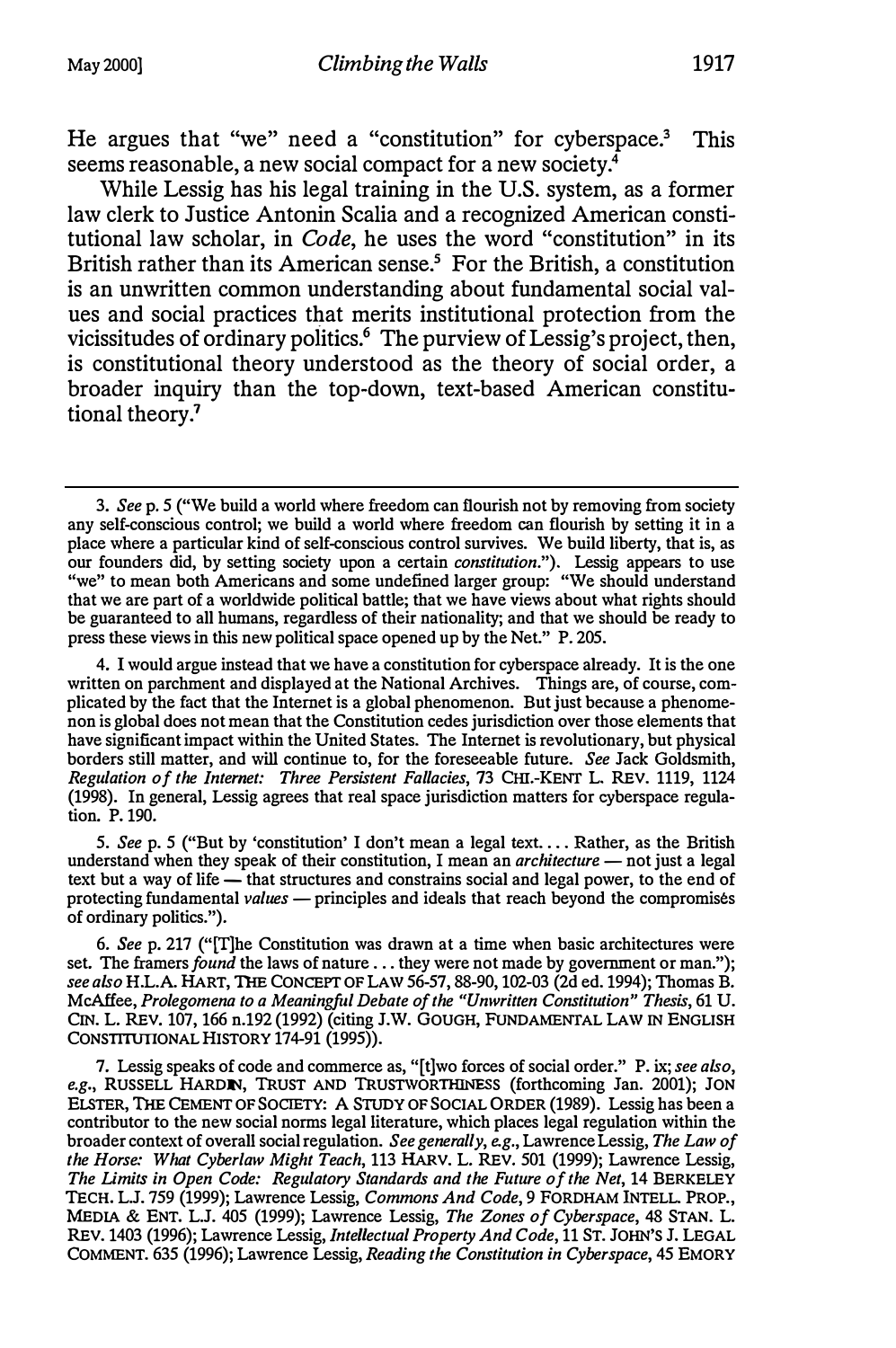Lessig implores us to begin the search for a way of life in cyberspace that protects "fundamental values" (p. 6). Either we do so very soon, he insists, or we risk locking ourselves into an architecture of computer code that will destroy liberty,<sup>8</sup> as a by-product of promoting the interests of global electronic commerce.<sup>9</sup> Given the libertarian leanings of the Internet community,<sup>10</sup> it is ironic, Lessig observes, that the forces of the market, Adam Smith's invisible hand, will wield the hammer.<sup>11</sup> After all, it is the libertarian creed that markets create liberty, not destroy it. According to Lessig, the overly zealous commitment to libertarianism on the part of the first-generation community blinds them to this threat, however.

While Lessig paints a foreboding picture of the dark clouds of oppression gathering on the online horizon, he notes as well that a brighter future is possible.<sup>12</sup> Code is by nature mutable and may be used to secure a constitutional structure for cyberspace that promotes political freedom. Lessig contends that we as a society have yet to realize that a choice must be made with regard to the degree of liberty we want in cyberspace (pp.  $6-7$ ). The goal is to choose  $-$  from among all the possible cyberspaces  $-$  the one with an architectural code that best promises to support liberty and other fundamental values we choose to import into cyberspace (p. 6).

Lessig goes so far as to say "[c]ode is law" (pp. 6, 59). Taken at face value, this is an extraordinary claim, given the dominance of posi-

11. See p. 6 ("[T]he argument of this book is that the invisible hand of cyberspace is building an architecture that is quite the opposite of what it was at cyberspace's birth.... This book is about that change, and about how we might prevent it."); see also RUSSELL HARDIN, COLLECTIVE ACTION 6-15 (1982) (discussing the "back of the invisible hand").

12. See p. 6 ("We can build, or architect, or code cyberspace to protect values that we believe are fundamental, or we can build, or architect, or code cyberspace to allow those values to disappear.").

L.J. 869 (1996); Lawrence Lessig, Post Constitutionalism, 94 MICH. L. REV. 1422 (1996) (book review).

<sup>8.</sup> See p. 6 ("[W]e see that much of the 'liberty' present at cyberspace's founding will vanish in its future.").

<sup>9.</sup> See p. x ("[A] future of control in large part exercised by technologies of commerce, backed by the rule of law.").

<sup>10.</sup> Lay-libertarian sentiment is aptly characterized in the following well-known phrase: "We believe in: rough consensus and running code." P. 4. The phrase was coined by one of the founders of the Internet, David Clark of MIT, in describing the philosophy of setting Internet standards. See Gary C. Kessler, IETF-History, Background, and Role in Today's Internet (visited June 22, 2000) <http://www.vtac.com!Tutorials/ietf\_hx.html>. This strong libertarian stance has the implication that a position such as Richard Epstein's would make him a "Red." See Lawrence Lessig, Real-World Libertarians and the Net (visited June 22, 2000) <http://slate.msn.com/code/BookClub/BookClub.asp?Show=1/17/00&idMessage=4391 &idBio=139> [hereinafter Lessig, Real-World Libertarians and the Net]; Richard Epstein, Libertarianism is not Anarchism (visited June 22, 2000) <http://slate.msn.com/code/ BookClub/BookClub.asp?Show=1/17/00&idMessage=439l&idBio=139>.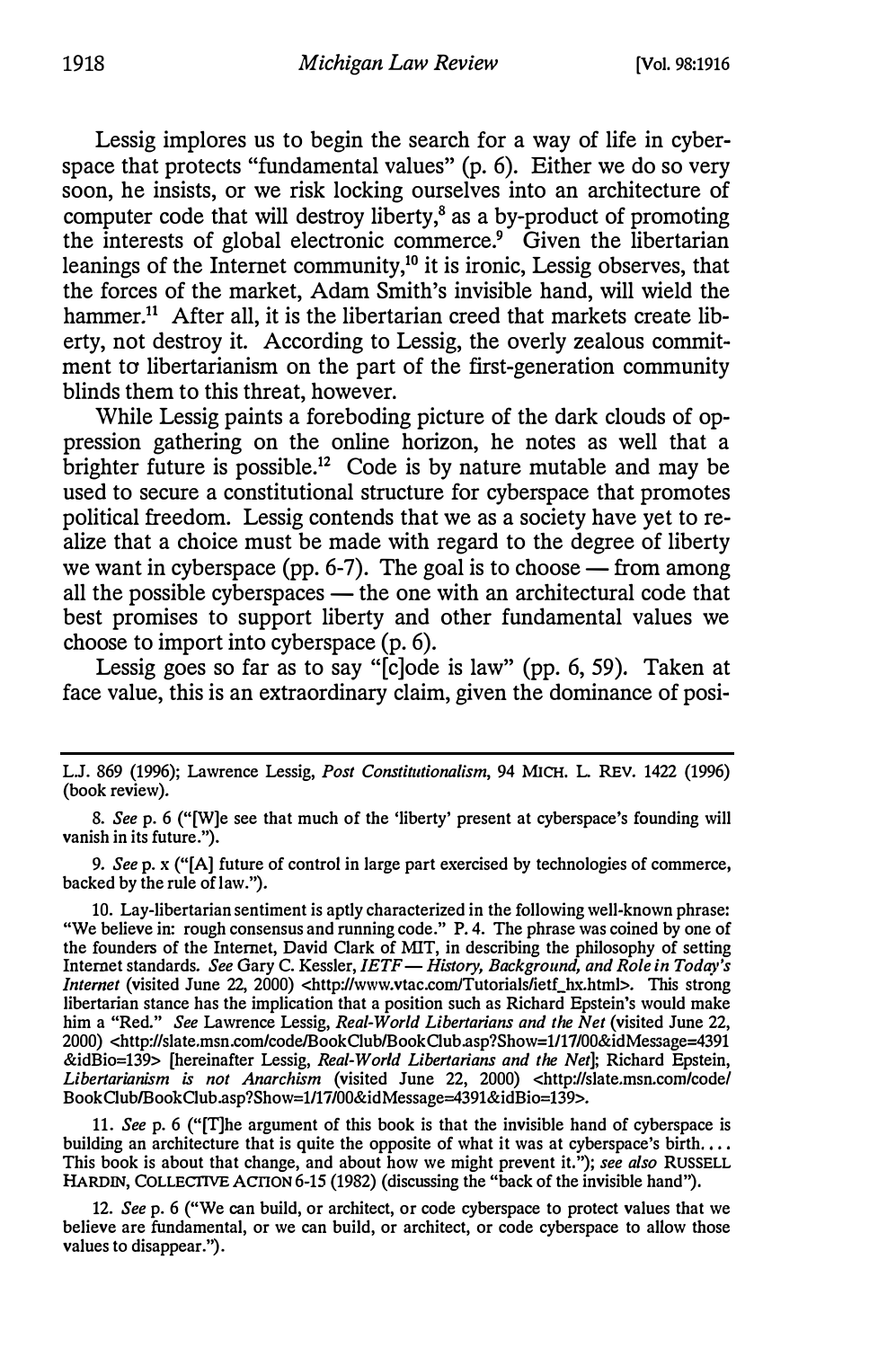tivism in modern jurisprudence.13 Whatever Lessig's overall jurisprudence of cyberspace, one thing is certain; conceiving of code as law makes the choice of code political. Indeed, for Lessig, as for his intellectual forebears, code is quintessentially political.<sup>14</sup> One of the book's most important contributions is that it raises the basic and crucial proposition regarding the normativity of code to a new level of sophistication, demonstrating the applicability of the thesis to issues of privacy, speech, and other core constitutional values (pp. 109-209).

Lessig has written the first book devoted to the political theory of computer code. "Code," as the term is used by Lessig, refers, however, both to computer code  $-$  the code written by programmers  $$ and to legal code  $\frac{1}{x}$  the code written by legislators. One of the book's leitmotifs is a comparison between the properties of computer code and those of legal code, or, as Lessig quips, "West Coast code" versus "East Coast code" (p. 53). The overarching similarity is that both regulate human behavior.

The regulation of human behavior, "regulability," is a second key topic of the book. Regulability refers to the "capacity of a government to regulate behavior within its proper reach.<sup>315</sup> On the account Lessig develops, there are four important regulators of behavior: law, norms, architecture, and markets (pp. 87-89). Lessig argues that in cyberspace, network computer architecture is a "newly powerful regulator" of human behavior (p. 86). Nevertheless, a full account of the social order of cyberspace requires an examination of the interplay of all four regulatory forces.

Code's main normative thesis is that we must resist the migration toward a more regulable Internet. More specifically, Lessig argues for a "commons" in the key architectural code of cyberspace  $(p, 8)$ . This commons will result if the application layer of the Internet is dominated by open source code (p. 100). Open source code is to be understood by contrast with closed source code. Simply understood, open code reveals its source and closed code does not. Because open code

15. P. 19. For a similar but non-normative definition, see p. 14 where Lessig states, "[b]y 'regulable' I mean simply that a certain behavior is capable of regulation."

<sup>13.</sup> See generally Jules L. Coleman, Negative and Positive Positivism, 11 J. LEGAL STUD. 139 (1982); Anthony J. Sebok, Misunderstanding Positivism, 93 MICH. L. REV. 2054 (1995). What Lessig appears to mean is that code is law in the sense of being a law of a nature for cyberspace. P. 70.

<sup>14.</sup> See STEVEN JOHNSON, INTERFACE CULTURE: HOW NEW TECHNOLOGY TRANSFORMS THE WAY WE CREATE AND COMMUNICATE (1997) ("All works of architecture imply a worldview, which means that all architecture is in some deeper sense political."); James Boyle, Foucault in Cyberspace: Surveillance, Sovereignty, and Hardwired Censors, 66 U. CIN. L. REV. 177 (1997); Mitchell Kapor, The Software Design Manifesto (visited June 23, 2000) <http://www.kei.com/homepages/mkapor/Software\_Design\_Manifesto.html>; Pamela Samuelson et al., A Manifesto Concerning the Legal Protection of Computer Programs, 94 COLUM. L. REV. 2308 (1994).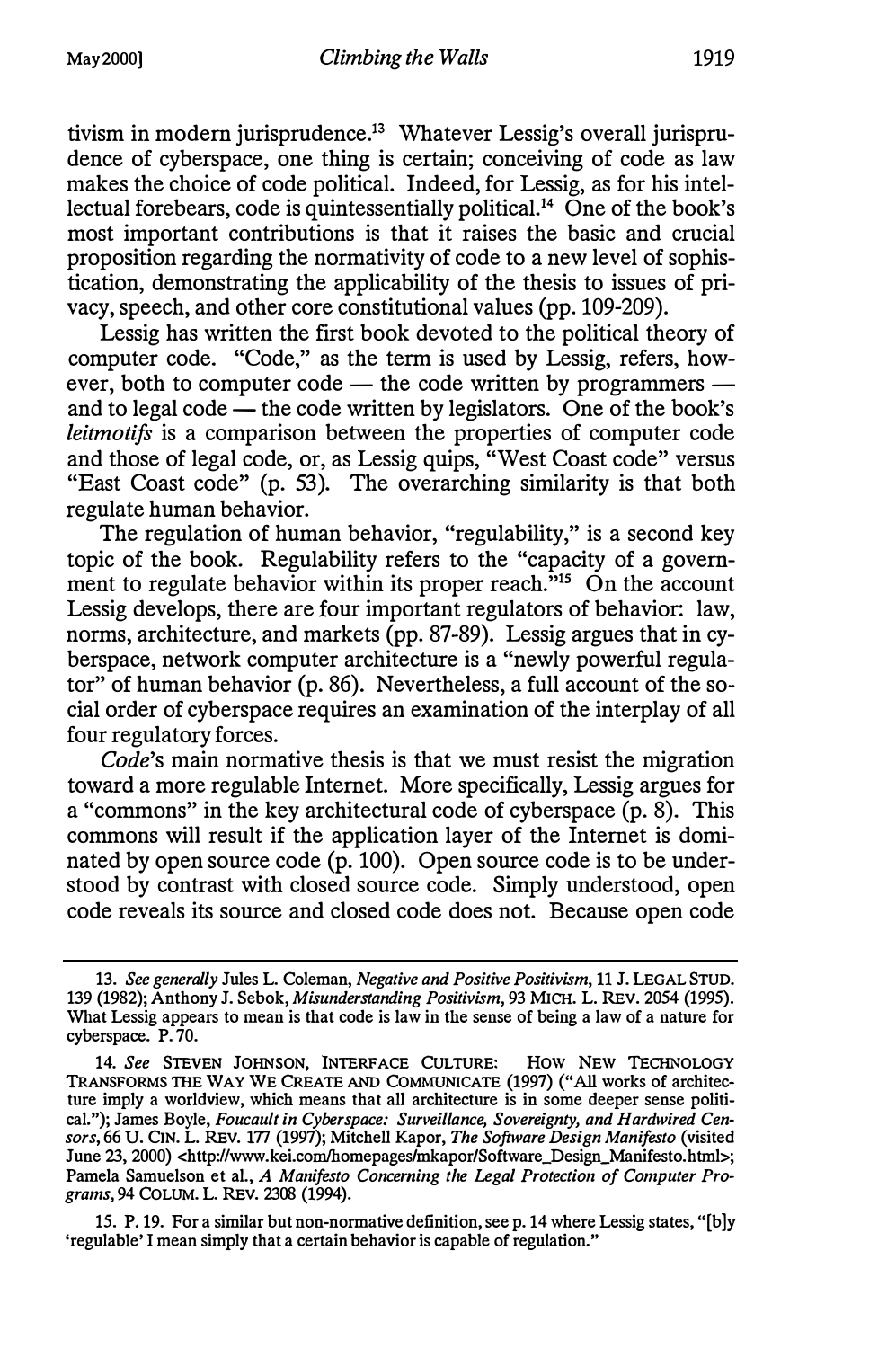carries its source code along with the object code, modifications are more easily possible. Lessig is an unabashed proponent of the open source code movement, which he sees as revolutionary (p. 8). Open code will make cyberspace less regulable because it puts coding in the hands of more people, and, thus, code will be less subject to centralized control.<sup>16</sup> Lessig conceptualizes the situation in constitutional terms. The citizenry will be safe from the tyranny of government only if the awesome potential for power held by code is distributed broadly among the programming world rather than concentrated in a small number of hands.<sup>17</sup>

Lessig's overall argument is spread throughout the book's seventeen chapters, which are divided into four parts. The main arguments of Code, which will be the focus of this Review, are set out in Parts 1 and 2, entitled "Regulability," and "Code and Other Regulators." Part 3, entitled "Applications," applies the arguments of Parts 1 and 2 to four important issues: intellectual property, privacy, free speech, and sovereignty. Part 4, entitled "Responses," outlines responses to actual and hypothetical objections to the book's main arguments.

Chapter One (as well as the Preface) provides a straightforward overview of the book. In Chapter Two, Lessig introduces the book's four themes and illustrates them by means of four stories; the themes are 1) Regulability, 2) Regulation by Code, 3) Competing Sovereigns, and 4) Latent Ambiguity.<sup>18</sup> Lessig explains, "[m]y aim in the balance of this book is to work through the issues raised by these four themes" (p. 19). As Lessig says, he uses the four themes to "understand cyberspace as it is" and as "[he] believe[s] it is becoming" (p. 23).

Below, I first set out and evaluate the thirteen propositions (positive and normative) which I argue provide a logical foundation to Lessig's main themes. Since propositions are more specific than Lessig's "themes" (propositions have truth values, themes do not), this analytic device will facilitate clarity in the evaluation of the themes.

<sup>16.</sup> See infra text accompanying notes 65-74. Though Lessig is understandably coy, the implication for the Microsoft antitrust litigation is apparent. See United States v. Microsoft Corp., 87 F. Supp. 2d 30 {D. D.C. 2000).

<sup>17.</sup> See p. 7 ("One part of this question of ownership is at the core of the current debate between open and closed source software. In a way that the American founders would have instinctively understood, 'free software' or 'open source software'  $-$  or 'open code'... is itself a check on arbitrary power.").

<sup>18.</sup> Pp. 19-23. Note that the first two themes, "Regulability," and "Regulation by code," correspond to the first two parts of the book, "Regulability," and "Code and Other Regulators."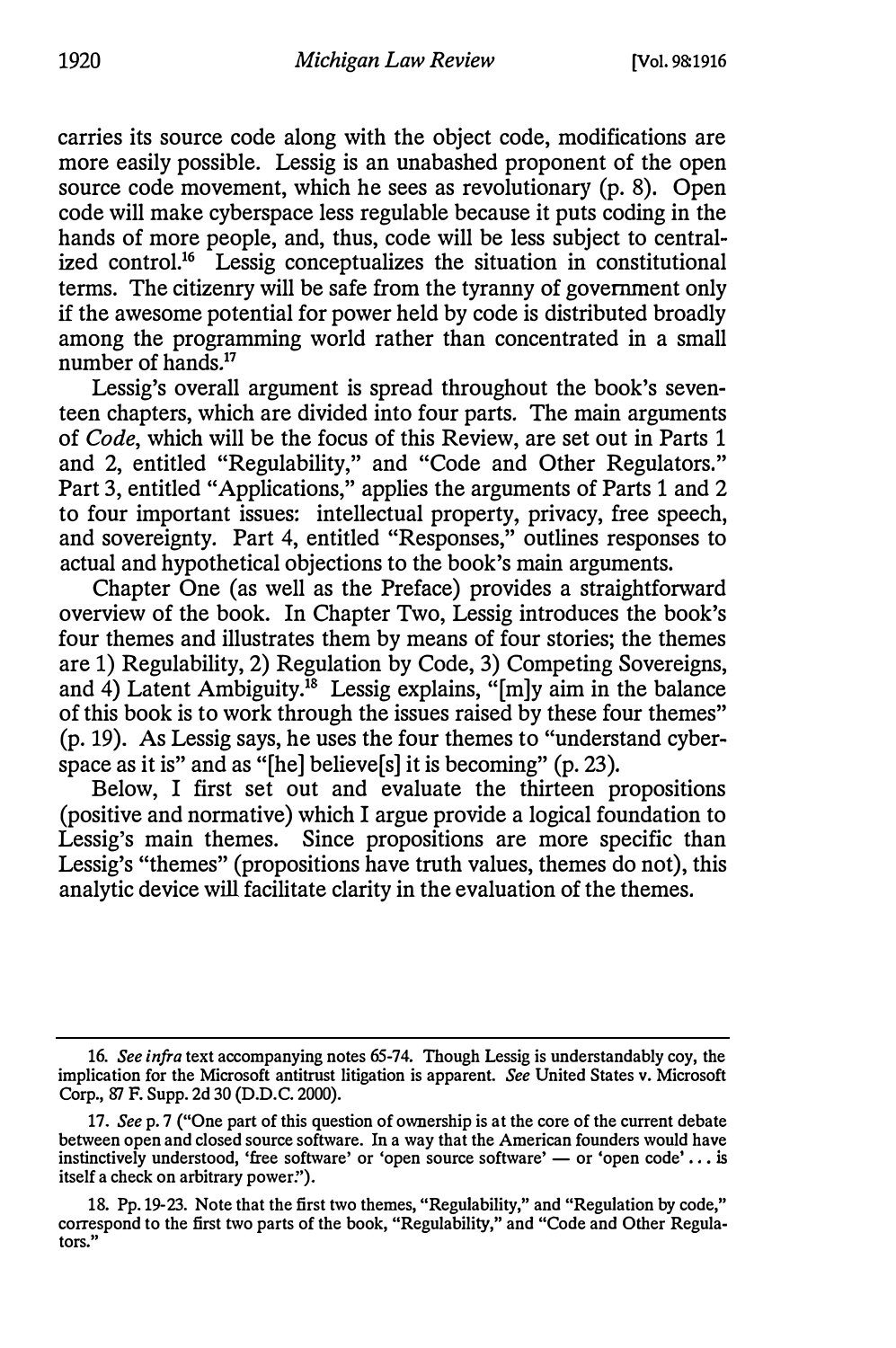### BASIC PROPOSITIONAL STRUCTURE OF LESSIG'S ARGUMENT

The following set of propositions is meant to capture the interconnecting structure of the core arguments implicit in Lessig's four themes. In reading the propositions in the following summary form, note that they fall into a logical sequence. This sequence is implicit in the structure of Code. Lessig's themes "describe," rather than state propositions. Hence, they do not have truth values and consequentially lack logical connectivity.19

1. Net95 was unregulable.20

- 2. Libertarians believe the Internet is unregulable by nature.
- 3. The Internet is regulable.

Therefore:

- 4. Libertarians hold a faulty conception regarding the nature of the Internet.
- 5. Code is the most important regulator of the Internet.
- 6. The Internet embodies values.
- 7. Liberty is an important value that ought to be respected and promoted.
- 8. There is an inverse correlation between regulability and liberty.

Therefore:

9. The Internet is diminishing in its capacity to promote liberty.

Therefore:

- 10. The trend toward increased regulability of the Internet ought to be reversed.
- 11. Open source code is less regulable than closed (proprietary) source code.

Therefore:

- 12. Open source code ought to be promoted.
- 13. We Need An Internet Constitution

The three statements above that are italicized (numbers 7, 10, and 12) are "normative"—that is, "ought" statements, not "is" statements. Hume's Law is sometimes stated as: An ought cannot be derived from

<sup>19.</sup> Themes "describe." P. 8. Lessig's themes are nevertheless adaptive, as they make the book more accessible to a wider audience, which is an important goal of the book. Lessig says that his audience is second-generation netizens. P. xi.

<sup>20.</sup> For a definition and discussion of "Net95," see *infra* text accompanying note 22.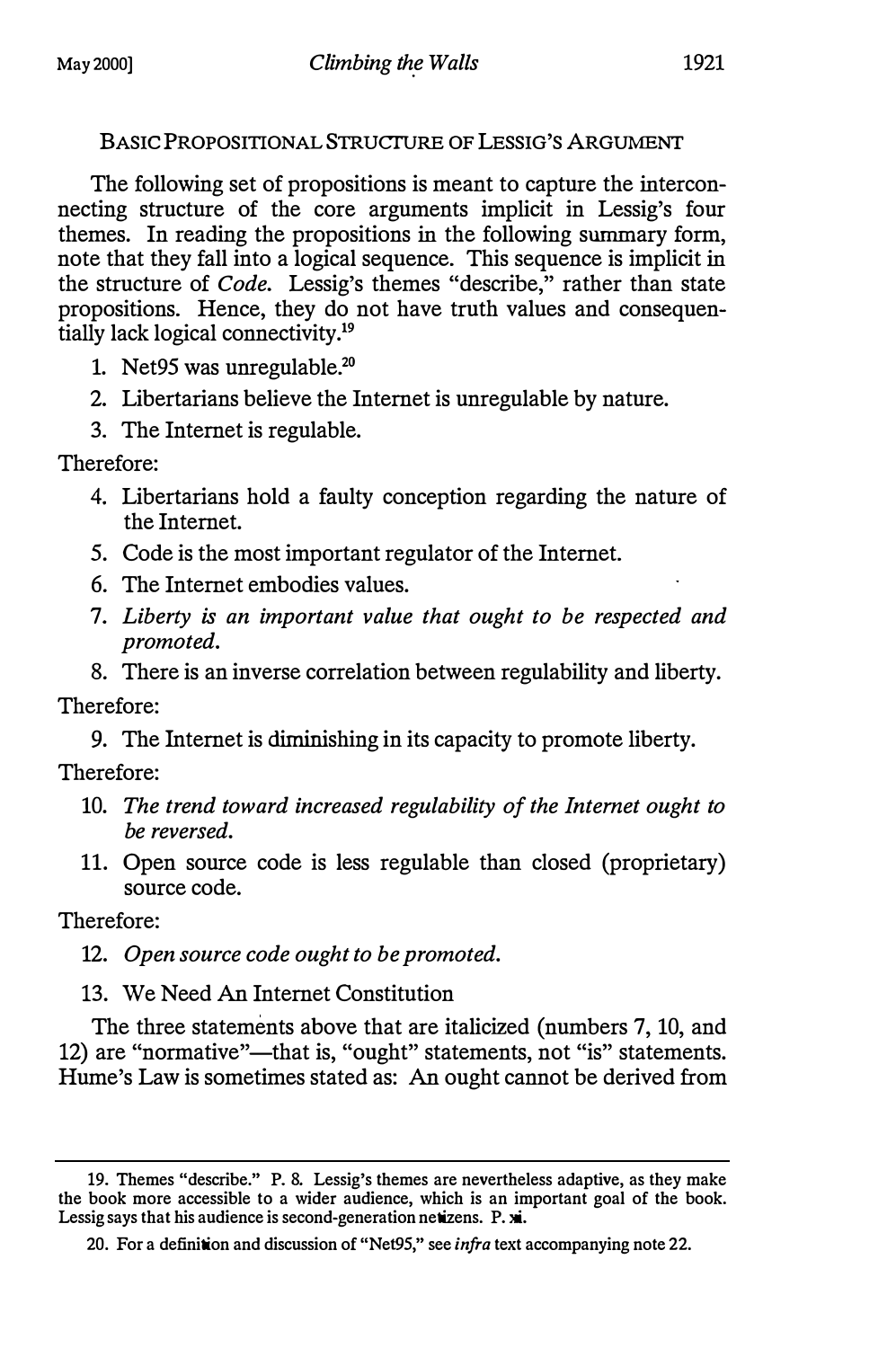an is.21 The proper conception of Hume's Law, however, is that an ought statement cannot be derived *merely* from an is statement. Lessig does not explicitly characterize his leading assertions as either positive or normative. As we work through the set of propositions that embody his argument, however, it will be important to pay attention to the connections he draws between the "ises" and the "oughts."

In the following discussion, I evaluate, independently and then in conjunction with each other, each of the thirteen propositions that together constitute the core arguments of the book.

#### 1. Net95 was Unregulable

Lessig discusses what he refers to as "Net95," which is what the Internet was like, *circa* 1995.<sup>22</sup> The most significant feature of Net95 was that it was a world that could not be controlled. It is this Internet that libertarians have in mind. Lessig sets out three structural elements that were conspicuously absent in Net95. These are "credentials," "labels" and "zones" (p. 28). As Lessig notes, these elements can either be seen as "features" or "imperfections," depending on whether one favors increased regulability of the Internet (p. 27).

Net95 lacked information about users' identities (p. 28). By identification, Lessig means all the true facts about a person, such as "your name, your sex, where you live, what your education is, your driver's license number ... " (pp. 30-31). "Authentication" is the process by which aspects of your identity become known (p. 31). Net95 did not have an architecture that allowed people to authenticate personal facts that are not self-authenticating.<sup>23</sup> Some personal facts are selfauthenticating. Lessig argues that in the physical world, many facts are self-authenticating or easily authenticated. In cyberspace, however, at least with regard to Net95, personal facts are not selfauthenticating (pp. 32-33). For facts that are not self-authenticating,

<sup>21.</sup> DAVID HUME, A TREATISE OF HUMAN NATURE, 1739-40 (L.A. Selby-Bigge & THINKING: ITS LEVELS, METHOD AND POINT 16 (1981) (discussing " Hume's Law"). P.H. Nidditch eds., 2d ed., Oxford Univ. Press 1978); see also R.M. HARE, MORAL

<sup>22.</sup> See pp. 25-27. Lessig states that the computer network that previously existed at the University of Chicago exemplifies Net95. P. 27. He had direct acquaintance with this system, as he was teaching at the University of Chicago when this system was in place.

<sup>23.</sup> See p. 31.

<sup>&</sup>quot;Authentication" is the process by which aspects of your identity become known.... If I walk into a bank, the teller will know a lot about me even if I don't say a thing: he will know I'm a puffy, middle-aged white guy with glasses and blondish hair; he will know I'm not big and not strong.... He will know all this whether I want to tell him or not.... Hiding usually does not hide itself very well; usually we reveal that we are hiding.

P. 31. Lessig gives the example of the University of Chicago system. The architecture required no credentials; thus, it was "both easy to hide that you [were] a dog and hard to prove that you were not." P. 33.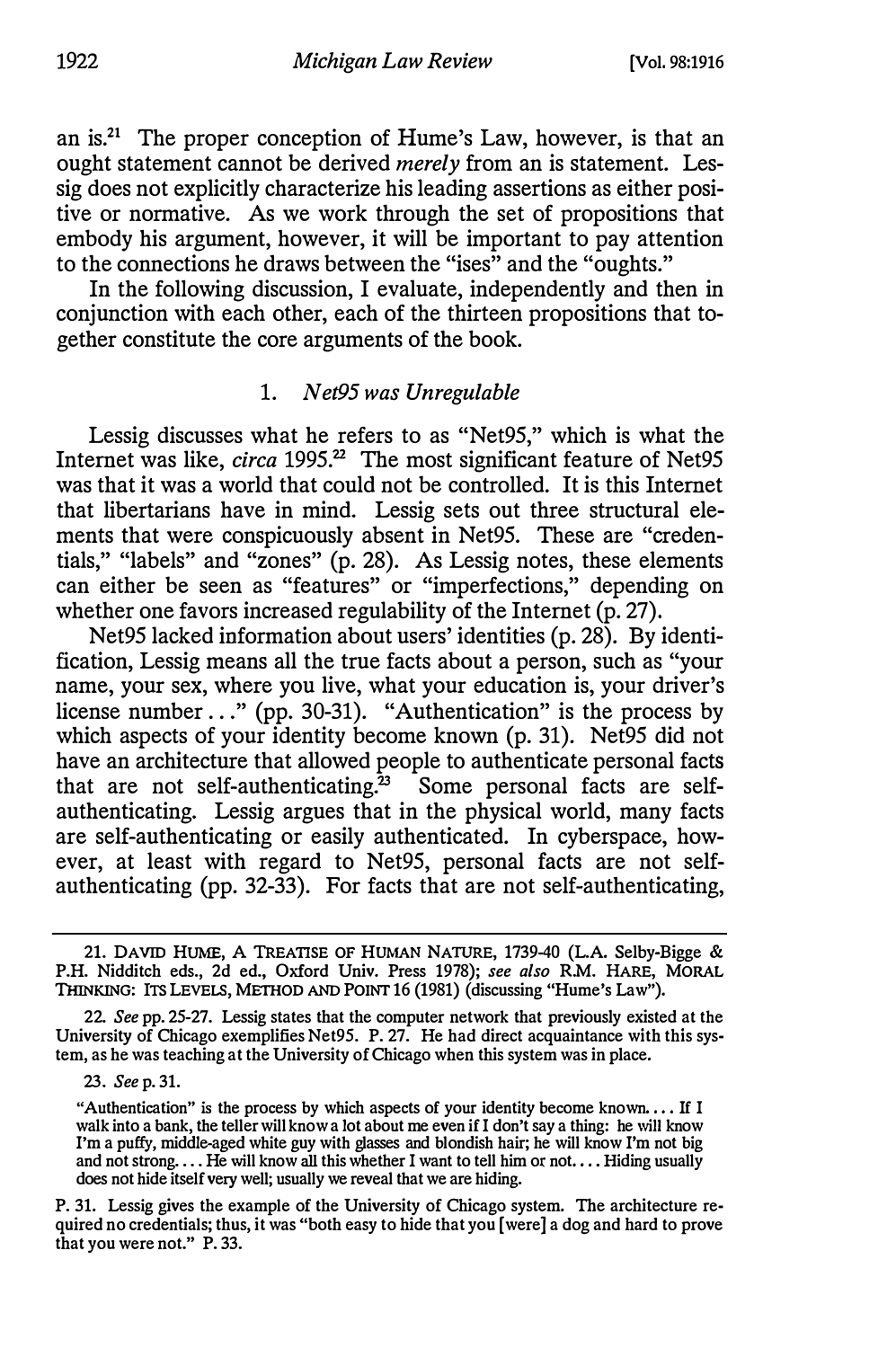Lessig argues that new architectures are quickly evolving on the Internet that will make them capable of authentication. These are "credentials." Lessig examines three forms of credentialing currently found on the Internet, which are "passwords," "cookies," and "digital certificates."24

A second feature that defined Net95 was an absence of labels. While it is true that the packets of data that sail across the Internet are labeled in the sense of having an Internet Protocol  $(IP)$  address,<sup>25</sup> beyond that, they could contain anything at all. Under Net95, there was no system for obtaining verifiable information about the data on the Net because such data traveled unlabeled.<sup>26</sup>

The third core feature of  $Net95$  — the absence of zones — tied the first two together. Because there was no simple way either to know who someone was or to classify data, there was no simple way to make access to data depend on who the user was, or on the data to which she or he wanted access. As Lessig says, under Net95, there was "no simple way to zone cyberspace."<sup>27</sup>

These three features in combination made Net95 largely unregulable, a dream telecosm by libertarian lights. Lessig accounts for this lack of regulability as an unintended consequence of the early exigen-

25. IP addresses are the bits of data that allow packets of information to move from one place to another on the Net. They look like this: 394.64.85.666. Basically, IP addresses function like postal addresses, saying from where the packet is coming and to where the packet is going.

26. See p. 28 ("Pictures of flesh come across a screen, but the system cannot tell whether the pictures are medical photos or pornography. Data about bodily functions come across the wire, but the system cannot tell whether the data are from medical records or a novel .... Net95 had no requirement that data be labeled.").

27. P. 28 (emphasis omitted). Lessig argues that zoning techniques will lead to previously unimagined abilities to regulate the Web. He writes:

P. 57 (emphasis omitted).

<sup>24.</sup> Pp. 34-35. Each of these three credentials provides a means to identify someone on the Internet. Typically, a "password" is a word or number that is kept secret. The user enters the password along with her account name in order to verify that the user is authori2ed to use the system. Manufacturers are experimenting with biometric devices such as thumbprint readers and retina scanners to link particular individuals to particular machines. P. 57. A "cookie" is a small bit of data entered by your browser to a "cookie file" on your hard drive. Websites that you visit initiate these cookies so that when you return to the site, they can recognize you because the cookie is sent by your browser to the website along with the request for the site. Like the above two technologies, "digital certificates" serve to identify you on the Internet. Digital certificates provide and certify more detailed information, however, such as citizenship, age, occupation, gender, etc.

The effect, in short, would be to zone cyberspace based on the qualifications carried by individual users. It would enable a degree of control of cyberspace that few have ever imagined. Cyberspace would go from being an unregulable space to, depending on the depth of the certificates in the space, the most regulable space imaginable.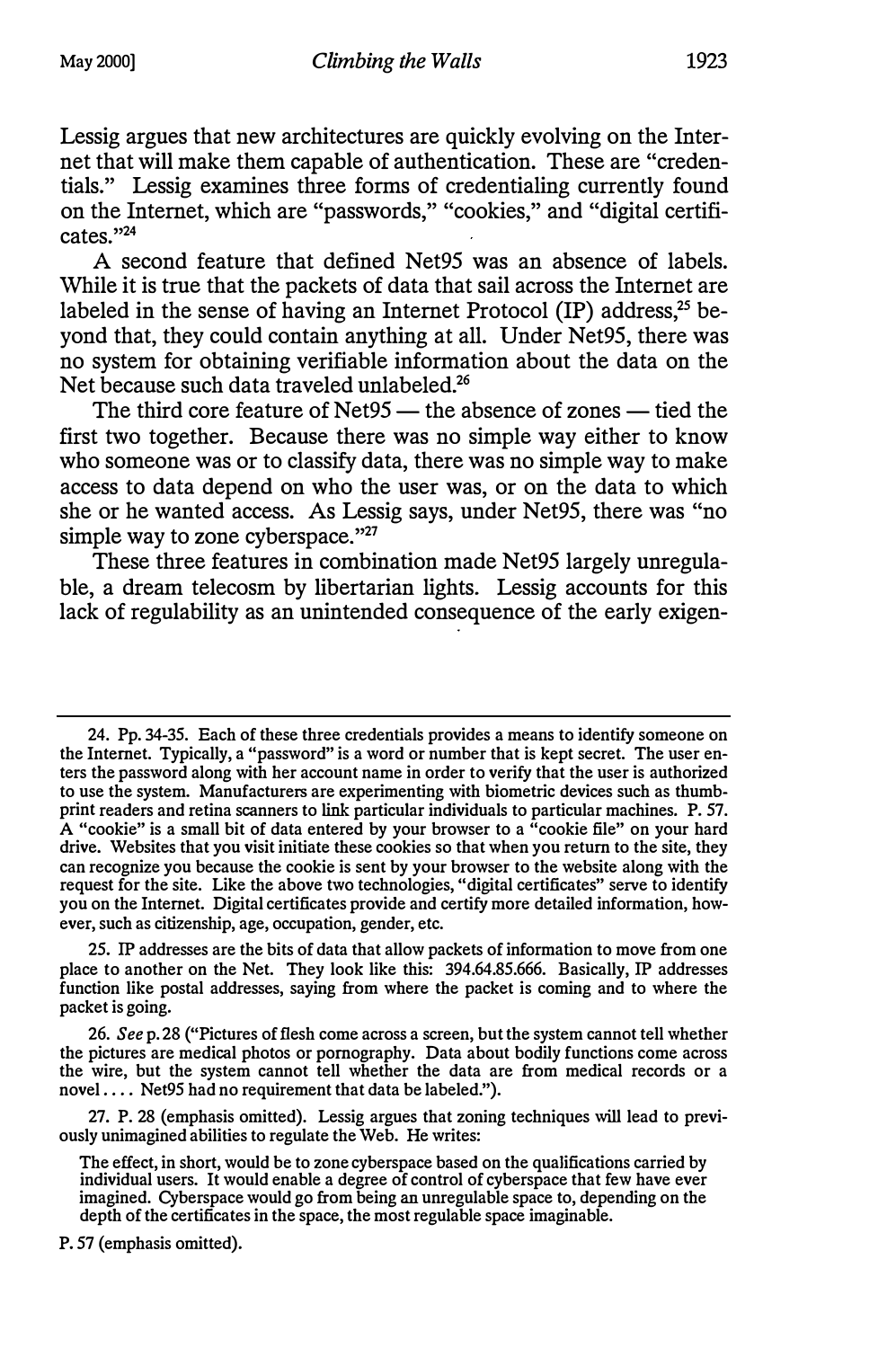cies of the largely research-oriented academic community that developed the Internet.<sup>28</sup>

#### 2. Libertarians Believe the Internet is Unregulable by Nature

Chapter Three is entitled, "Is-isms," which, according to Lessig, is the fallacy of thinking that because something is a certain way, it must stay that way (p. 25). According to Lessig, this fallacy is widespread among, indeed characteristic of, the Internet community when it comes to their belief in the unregulability of the Internet (p. 4). Lessig compares what he calls the "libertarian utopianism" of the Net to what he found in Eastern Europe in the early 1990s.<sup>29</sup> This community sees the Internet as an unregulated space, and implicitly thinks its destiny is to remain that way.

#### 3. The Internet is Regulable

As mentioned earlier, Lessig's first theme is "regulability." As the form of cognate chosen suggests, the book provides a discussion of "regulability" understood so as to be applicable to systems. With regard to the Internet, Lessig argues that while the Internet was unregulable in 1995, it is advancing rapidly toward a state of greater regulability. Lessig explores in detail the great extent to which each of the three features missing from Net95 can be laid onto the architecture of the Internet as it currently exists. Lessig argues convincingly that it will be in the interest of electronic commerce to code in all three of these features, credentials, labels, and zones, in order to create more sophisticated marketplaces in cyberspace (p. 42).

For the lay libertarians who peopled early cyberspace, the absence of these three features made for a free and open electronic space in which people could quietly come and go as they pleased. In this early period, the Internet was noncommercial and without markets. For the assembling titans of wired capitalism, however, the lack of credentials, labels, and zones are serious obstacles to their business models and accordingly must be overcome. Lessig argues that it is through technologies of identification and authentication that users will be credentialed, and data credentialed and labeled, such that cyberspace will be

<sup>28.</sup> Seep. 33 ("This minimalism in design is intentional. It reflects both a political decision about disabling control and a technological decision about the optimal network design. The designers were not interested in advancing social control; they were concerned with network efficiency.").

<sup>29.</sup> Seep. 4 ("As in post-Communist Europe, first thoughts about cyberspace tied freedom to the disappearance of the state. But here the bond was even stronger than in post-Communist Europe. The claim now was that government could not regulate cyberspace, that cyberspace was essentially, and unavoidably, free.") (emphasis omitted).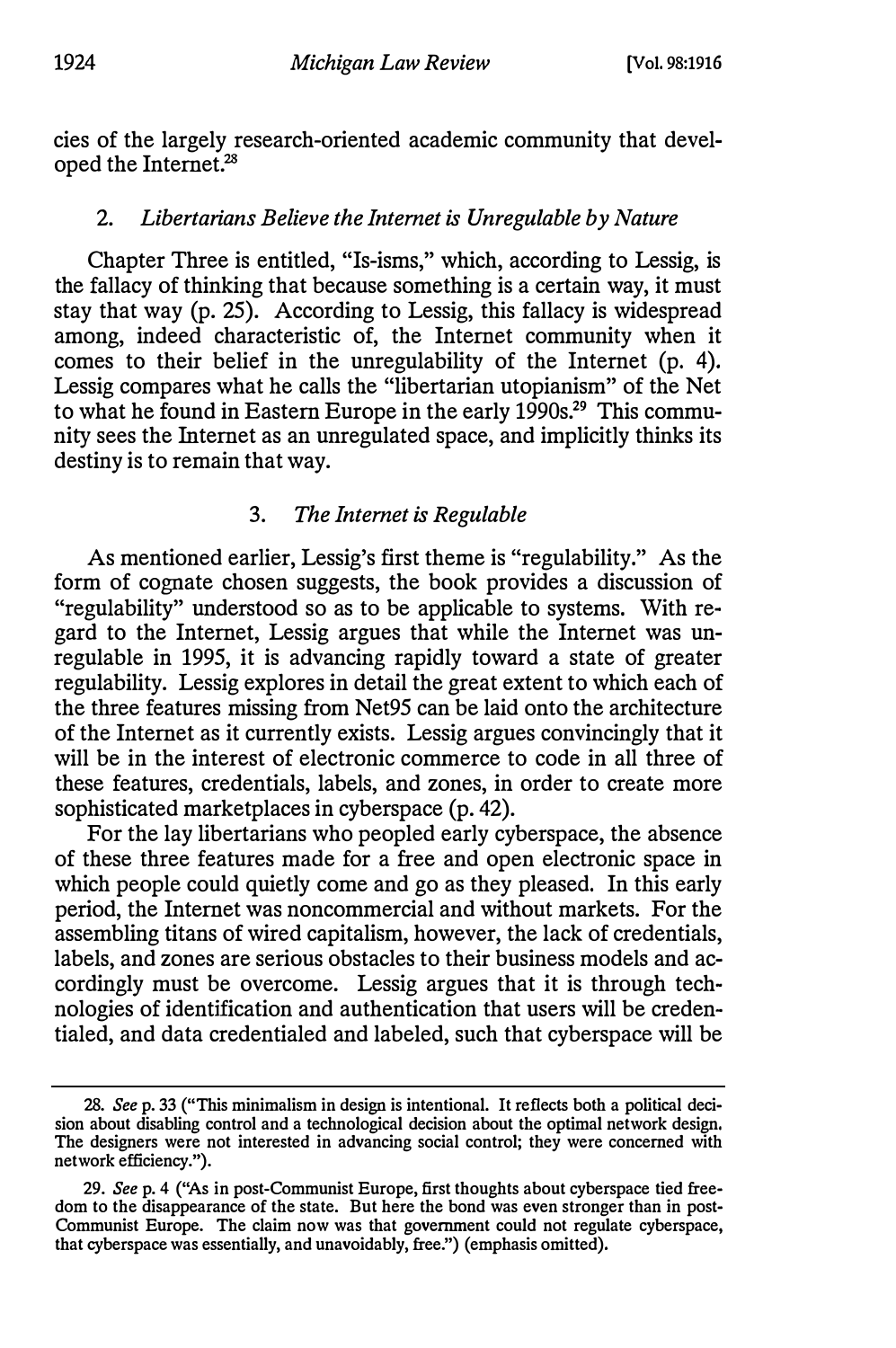capable of being effectively zoned (p. 57). This process is already under way such that cyberspace becomes more regulable every day.<sup>30</sup>

Computer code provides the means to make the Internet more regulable, and electronic commerce provides the incentive (p. 42). Lessig argues that the commercial development of the Internet is creating the main pressure pushing toward greater regulability. The above three features of Net95 each facilitate electronic commerce.<sup>31</sup>

Therefore:

## 4. Libertarians Hold a Faulty Conception Regarding the Nature of the Internet

As just discussed, Lessig demonstrates that while it is true that the Internet was unregulable in 1995, by the time he was completing the book in 1999, the Net had become substantially more regulable (pp. 43-60). Libertarians, however, think that the Net is unregulable by nature (p. 5). If Net95 was unregulable and Net99 is becoming regulable, then obviously the Net does not have an essential nature when it comes to regulability. Libertarians who think otherwise are simply wrong.

To evaluate the conclusion that Lessig draws in Proposition Four (that the libertarians are wrong regarding regulability), it is necessary to evaluate each of the premises-propositions one through three. Proposition one, that Net95 was unregulable, is in need of qualification. Lessig defines regulability as the "capacity of a government to regulate behavior within its proper reach"  $(p. 19)$ . Note that this definition makes no requirement that regulability come by means of computer code for advanced methods of identification and authentication of the sort described by Lessig. In other words, regulability, as generically understood, allows scope for low-tech means of regulability as well as high-tech means of regulability.

Title II of the Digital Millennium Copyright Act ("DMCA") provides a low tech means of increasing regulability.<sup>32</sup> It creates safe harbors from copyright liability for Internet Service Providers (ISPs). Because ISPs play a leading role with regard to the Internet, creating safe harbors for many of their activities is an important instance of statutory regulation of the Internet. Yet, the means by which the safe

<sup>30.</sup> See Deborah M. Thaw, The Net Makes Notaries More Necessary, Not Less, Bus. WK., Dec. 13, 1999, at 18 (arguing that current business dealing demands identity assurance).

<sup>31.</sup> See p. 30 ("As the Net is being remade to fit the demands of commerce, architectures are being added to make it serve commerce more efficiently. Regulability will be a byproduct of these changes.").

<sup>32.</sup> Pub. L. No. 105-304, 112 Stat. 2860 (1998). Title II of the Act is known as the Online Copyright Infringement Liability Limitation Act.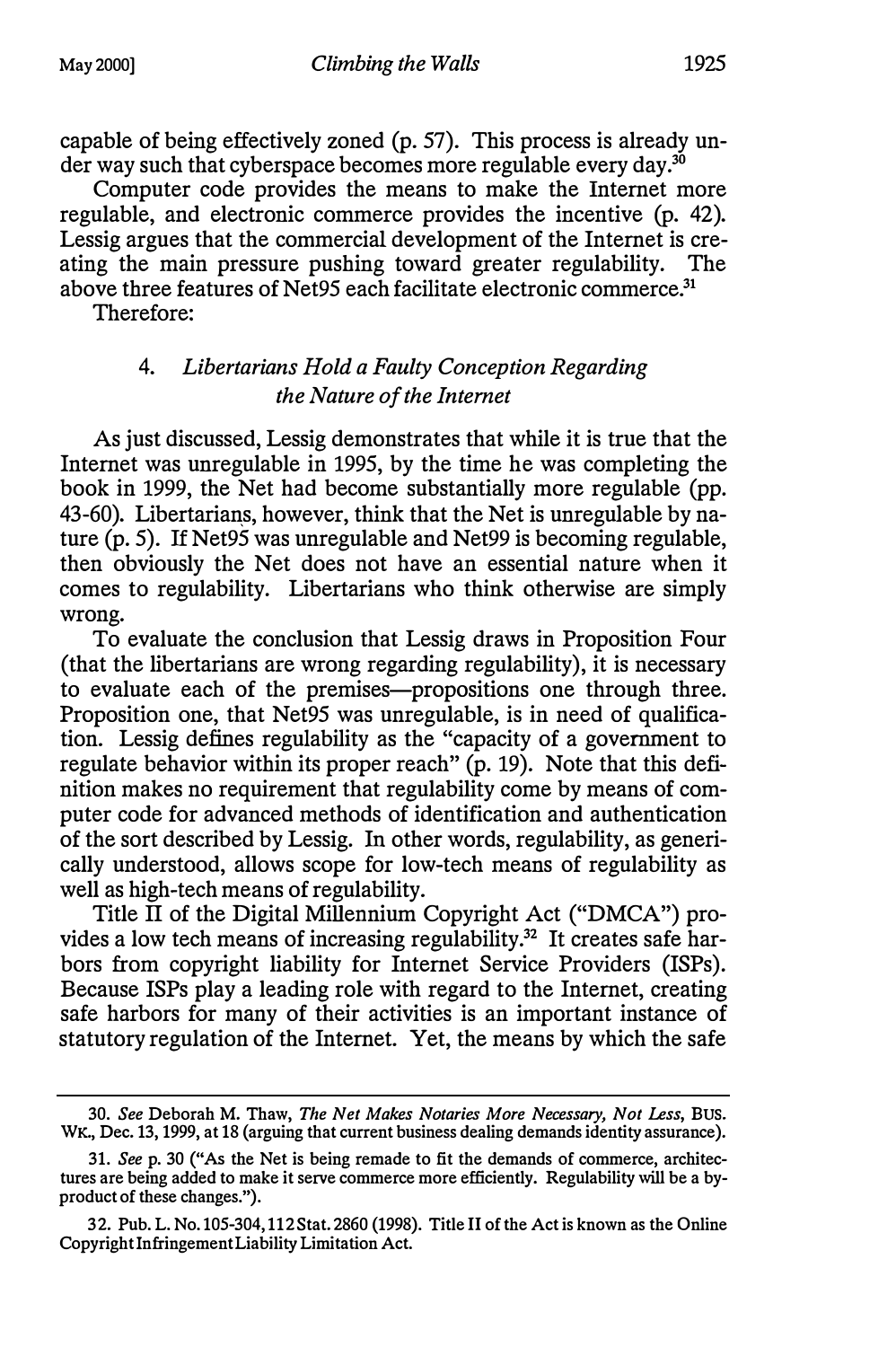harbor provisions work is low-tech, requiring none of the sophisticated architectural devices discussed by Lessig. Thus, low-tech means of Internet regulation may produce dramatic results in terms of regulability.<sup>33</sup> Low-tech means of regulability of this sort were available under Net95. Hence, it is not the case that Net95 was unregulable. Proposition one is incorrect.

Proposition two, which holds that libertarians think that the Net is unregulable, is also in need of qualification. When Lessig talks about libertarians, he is generally not referring to academic libertarians but rather to the large and influential cohort within the Internet community who are libertarian in their political views regarding the Internet.<sup>34</sup> With regard to this lay libertarian political community, Proposition two is correct. Lessig is right that it has been, and remains, common for Internet cognoscente to state that the Internet is not capable of regulation. And many others, who do not go quite this far, nevertheless maintain that government regulation of the Internet, while perhaps not impossible, is nevertheless a bad idea.

With regard to academic cyber-libertarianism, however, the picture is more scrambled. David Post and David Johnson hold the view that Lessig criticizes.<sup>35</sup> Richard Epstein, however, explicitly distinguishes

They routinely block Web sites for some international media outlets and are training special police units to monitor Internet activity. Internet-cafe operators are charged with making sure users don't "endanger national security" while online. A final line of defense is the lowtech, tried and true method of scaring users into policing themselves by making examples of people who venture into banned territory. In December, a Shanghai court handed down a two-year jail term to a software vendor, Lin Hai, who sold 30,000 Chinese e-mail addresses to a U.S.-based online dissident journal.

Susan Lawrence, Beijing Mounts Great Leap Online, NAT'L POST, Mar. 3, 1999, available in WESTLAW, 1999 WL 13666980.

34. See p. 85 & n.l (" 'Libertarian,' however, has a specific meaning for us. It associates with arguments against government." "Or more precisely, against a certain form of government regulation ( in cyberspace).").

35. Lessig begins Chapter Three with the following epigram, which he says exemplifies the sort of libertarian view he has in mind: "The rise of an electronic medium that disregards geographical boundaries throws the law into disarray by creating entirely new phenomena that need to become the subject of clear legal rules but that cannot be governed, satisfactorily, by any current territorially based sovereign." P. 24 (quoting David R. Johnson

<sup>33.</sup> In fact, each of the statutes produced by the U.S. Congress thus far to regulate the Internet are best viewed as low-tech, non-code-based forms of regulation. See Anticybersquatting Consumer Protection Act, Pub. L. No. 106-113, 113 Stat. 1536, 1501A-545 {1999) (codified as scattered sections of 15 U.S.C.A. & 16 U.S.C.A. (West Supp. 2000)) [hereinafter Anticybersquatting Act); No Electronic Theft ("NET") Act, Pub. L. No. 105-147, 111 Stat. 2678 {1997) (codified as scattered sections of 17 U.S.C., 18 U.S.C., 28 U.S.C. (1994 & Supp. III 1997)) [hereinafter NET Act); Communications Decency Act of 1996, Pub. L. No. 104- 104, § 509, 110 Stat. 133, 137-139 (1996) (codified as 47 U.S.C. § 230 (1994 & Supp. II 1996)) [hereinafter § 230 of the CDA). This is true as well with regard to recent efforts by other countries, such as China, to regulate Internet use. The Chinese government recently stepped up efforts to censor the content that appears on the screens of computers in China. The government utilizes a variety of means to accomplish this result, many of which are distinctly low-tech, such as threatening to imprison those who post proscribed content: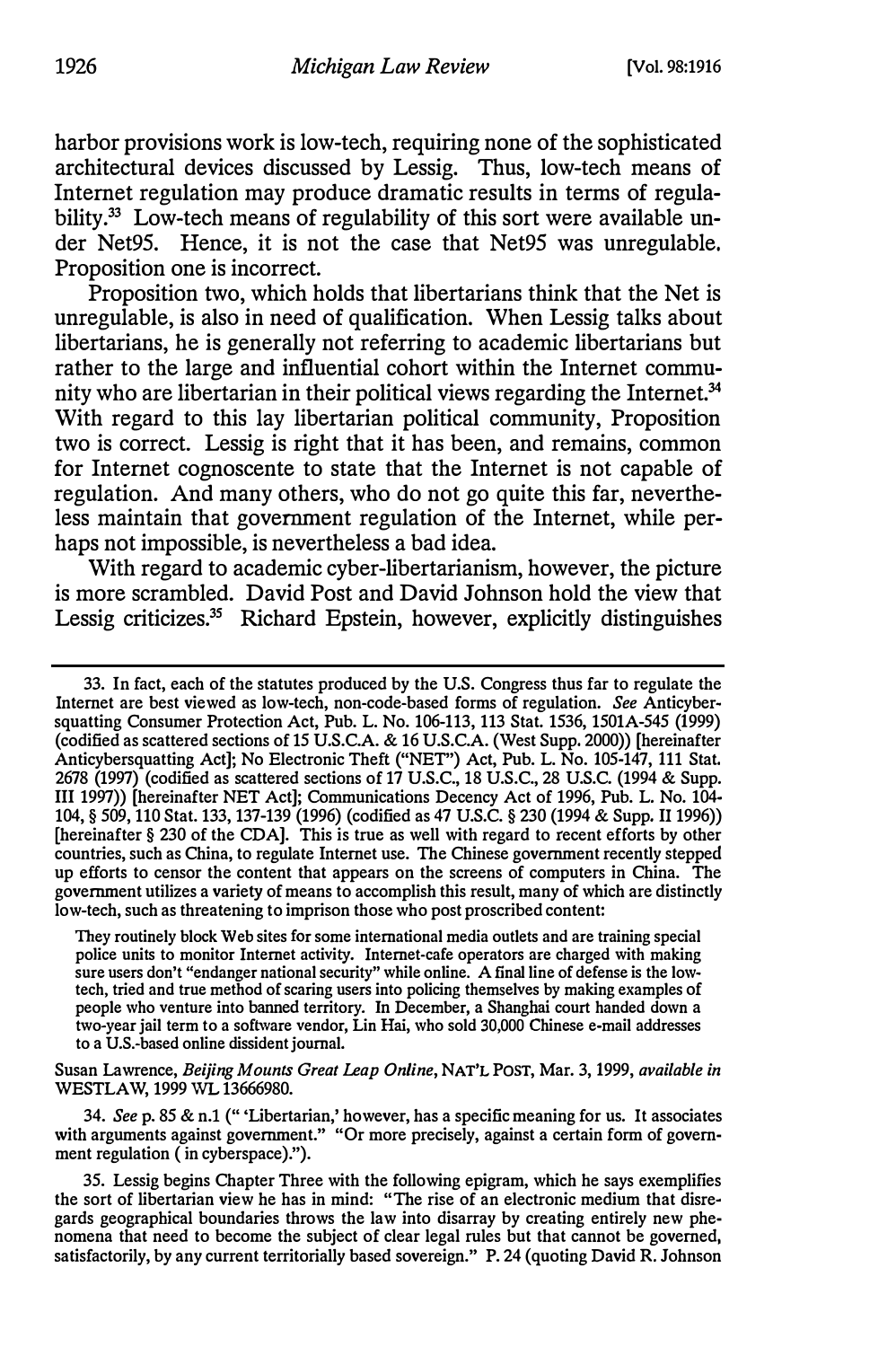his flavor of libertarianism from Lessig's characterization.<sup>36</sup> We see then that Proposition two is true for the lay-libertarian community but only partially true for the academic-libertarian community.37

As already stated, Proposition three is correct, the Net is indeed becoming more regulable. The question then is whether the conclusion stated in Proposition four follows from Propositions one through three, once Propositions one and two have been qualified. The answer is yes. While Net95 was not unregulable in the broad sense indicated by Lessig's definition of regulability, it was nevertheless difficult to regulate (or regulable only·in a perhaps less effective low-tech sense), so Proposition one is close to true. And most, if not all, libertarians mistakenly thought the Net's unregulability was an immutable feature. So Proposition two is substantially true as well. Since Proposition three is correct in holding that the Internet is regulable, it follows that libertarians have an incorrect conception regarding the regulability of the Internet.

The conclusion Lessig draws in Proposition four is both logically valid and true. Lessig is not interested in making this point for its own sake. His larger concern is to argue that the common libertarian misconception is dangerous, as blindness to the problem entails inattention to the problem. Lessig writes,

"Let the Net take care of itself," is the slogan of our generation  $-$  and the current administration. But if we do, then the Net will become something very different from what it is just now. That's the argument of my book. Not an attack on ivory-tower Libertarianism. Nor even an attack

& David Post, Law and Borders - The Rise of Law in Cyberspace, 48 STAN. L. REV. 1367, 1375 {1996) ).

36. See Epstein, supra note 10,  $\S$  5 ("Rather, the libertarian is someone whose objective function starts with the goal of minimizing the use of force and fraud in human interactions ..•. [T]he libertarian is not an anarchist").

37. In his subsequent exchange with Richard Epstein in Slate magazine, Lessig provides the following helpful summary of competing libertarian conceptions.

But there is "libertarianism" in the ivory tower and there is "libertarianism" on the ground. I recognize the species that Richard describes; I am a permanent resident of the ivory tower. But my book describes a present political attitude, not the ivory tower. It is about a present political reality, and a present rhetorical push. I am describing it because I have been watching it for the past six years. In that world, if someone argued (as Richard does above) that a "law of privacy" was needed, as well as law protecting trade secrets; that laws regulating libel and slander were necessary, as well as a law regulating blackmail; if one even raised the issue of taxation, or suggested that the government was needed to "secure the infrastructure," then one would not be a "libertarian." One would be a Red. The libertarian of the Net has a simple message, quite different from ivory-tower libertarianism. It is: Keep the government out

See Lessig, Real-World Libertarians and the Net, supra note 10,  $\P$ 7.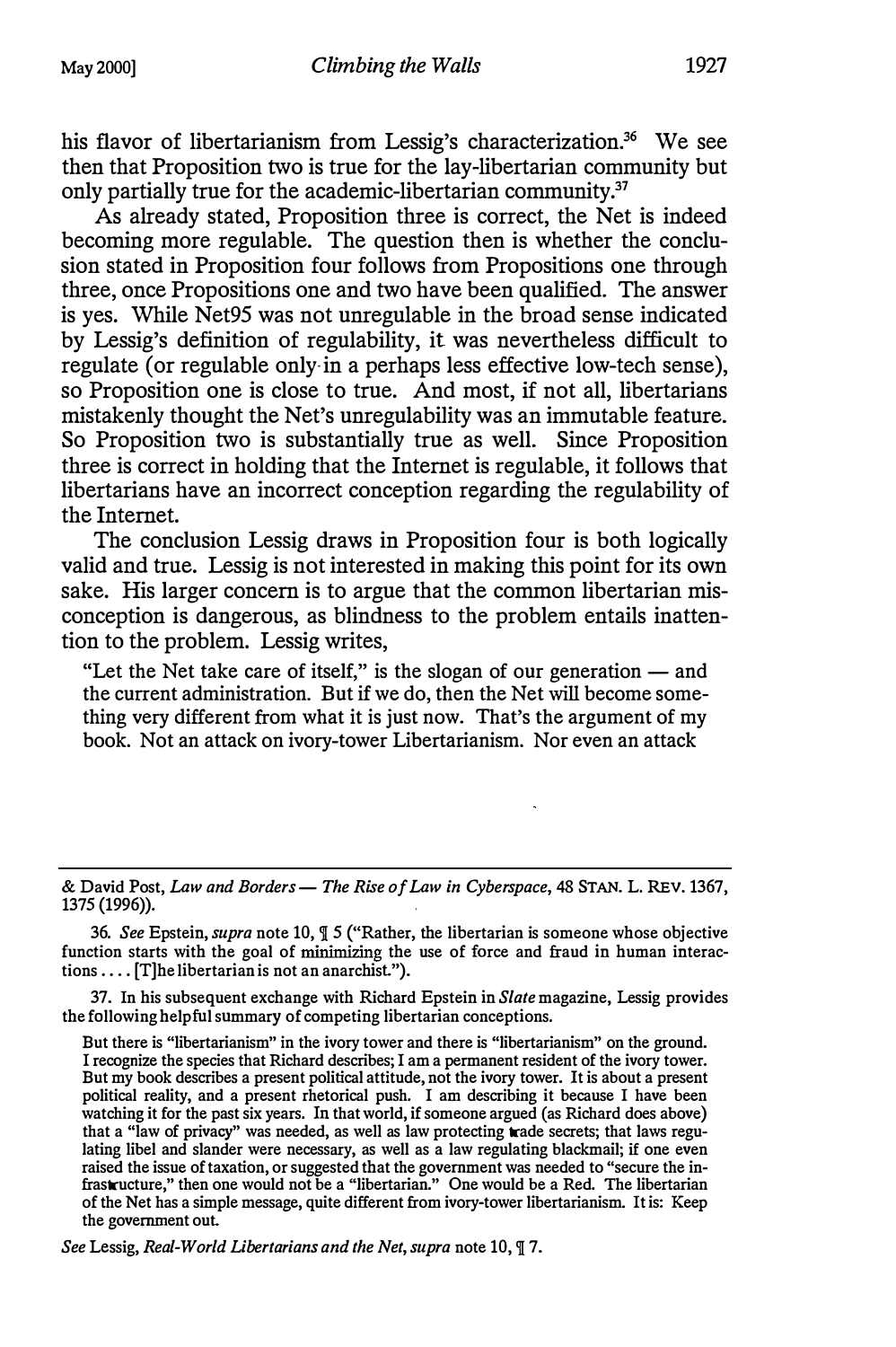on "sensible libertarianism." But an attack on a certain do-nothingness that pervades our present political culture.<sup>38</sup>

Lessig's argument and conclusion here are important.

## 5. Code is the Most Important Regulator of the Internet

The second "theme" of the book is "regulation by code." Lessig states that this second theme should be considered in conjunction with Theme one, "regulability." In Lessig's words, "the regulability described by the first theme depends on the code described in the second" (p. 20; emphasis omitted). Lessig nestles this account of regulation by code within a more general account of social regulation.<sup>39</sup>

Lessig identifies four main forces affecting social regulation: law, markets, norms, and architecture (p. 88). Lessig says we should think of each as a distinct modality of regulation (p. 88). What the modalities have in common is that each serves as a "constraint" on behavior (p. 88). Laws constrain behavior by making certain activities illegal (p. 89). Markets constrain by making certain behaviors more expensive (p. 89). Norms constrain by making certain behaviors subject to informal yet often potent social sanctions (p. 235). Finally, code (architecture) constrains behavior by creating architectural structures that constrain behavior (pp. 89-90).

In cyberspace, code is the most important regulator (p. 86). As Lessig says, in the late twentieth century and into the twenty-first, it is code that should be our concern (p. 86). While the role of code is salient as never before, it is not Lessig's argument that we focus exclusively on code. Rather, we need to implement a more general understanding of how regulation works, one that accounts for the increasingly important role played by code.<sup>40</sup>

Code is an important regulator in cyberspace for the obvious but profound reason that code is what provides the raw material out of which cyberspace is built. Cyberspace simply would not exist without this code. Hume famously refers to causation as the cement of the universe.<sup>41</sup> Picking up on this, Jon Elster refers to social norms as the cement of society. $42$  For Lessig, code is the cement of cyberspace. In

<sup>38.</sup> Lessig, Real-World Libertarians and the Net, supra note 10,  $\mathbb{q}$  8-9.

<sup>39.</sup> Lessig develops this account more fully in the appendix to the book. See pp. 235-39.

<sup>40.</sup> In Chapter 7, in which Lessig Jays out his account of social regulation, he provides a number of diagrams that are meant to capture the individual persons buffeted about by the four forces impinging from all four directions. In the center of these forces, the individual is represented by a "dot." Curiously, Lessig refers to the dots (us) as "pathetic." P. 86.

<sup>41.</sup> DAVID HUME, AN ABSTRACT OF A TREATISE OF HUMAN NATURE 32 (1740) (reprinted with an introduction by J.M. Keynes and P. Staffa, Cambridge University Press 1938).

<sup>42.</sup> See generally ELSTER, supra note 7.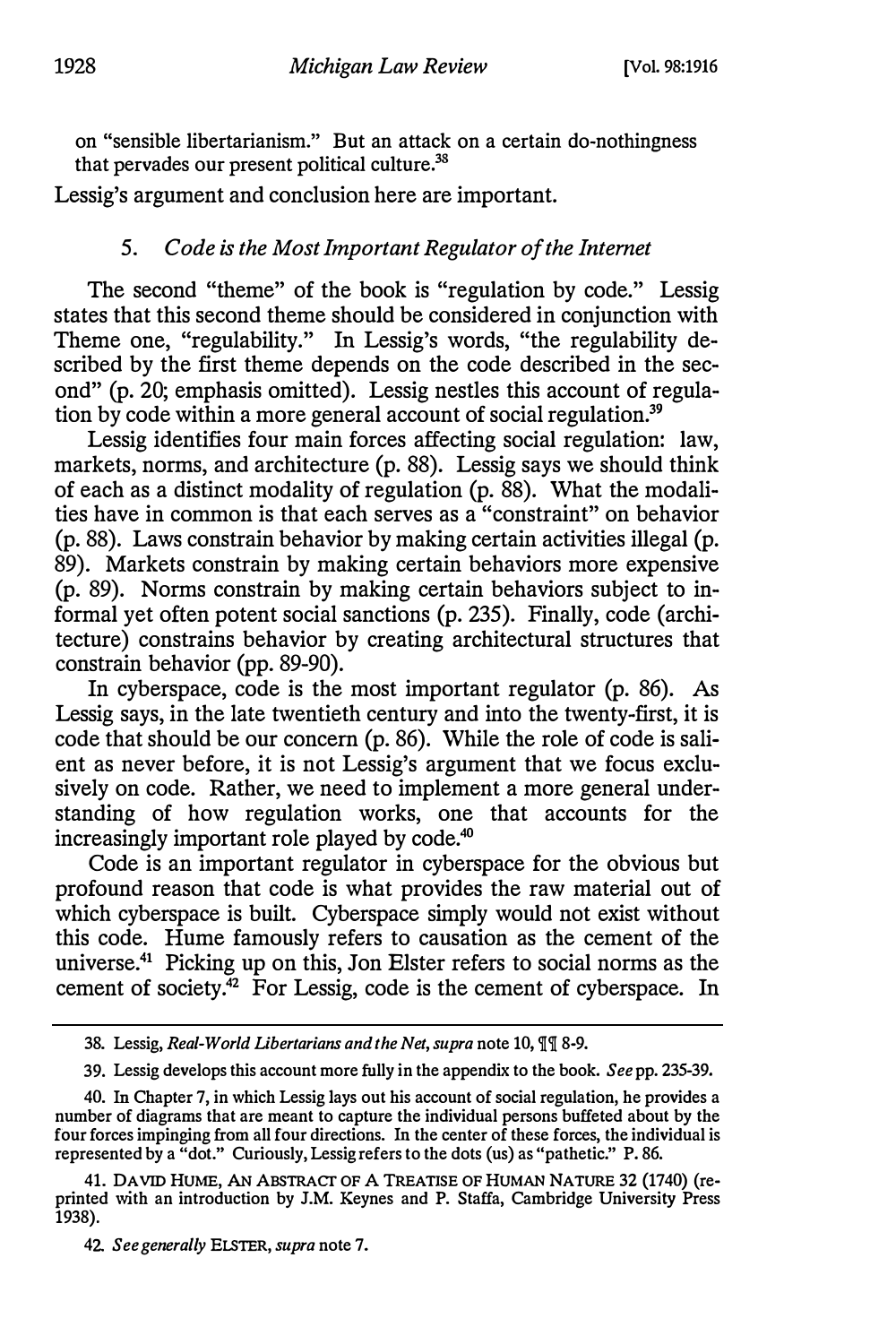fact, as Lessig reminds us, there is not one cyberspace possible but many, and the constitutive difference is code.<sup>43</sup>

#### 6. The Internet Embodies Values

According to Lessig, not only does code provide the raw materials, it also determines the normative character of cyberspace. One of the most important features of architectural code is that it is not value neutral. To the contrary, different architectures promote different values. Lessig writes, "[w]hat distinguishes different parts of cyberspace are the differences in the regulations effected through code. In some places life is fairly free, in other places controlled, and the difference between them is simply a difference in the architectures of control — that is, a difference in code"  $(p. 20)$ .

One of the distinctive features of architectural code as a regulator is that it may promote or stifle values in a relatively invisible manner. Just as Robert Moses could use the height of highway overpasses to keep city buses (and, therefore, African Americans) away from the beaches of Long Island, so too, code writers can create architectures that have significant policy implications in peoples' lives.44 Lessig discusses a number of different sub-regions of cyberspace in order to show how values may be implicit in different architectural structures.

Lessig compares the computer networks at the University of Chicago and Harvard University. Chicago's network was explicitly chosen to promote First Amendment free speech values. The network designers asked the Provost if the network should build in identification architecture (p. 26). The Provost, First Amendment scholar Geoffrey Stone, chose instead to promote free speech values by building anonymity into the system.<sup>45</sup> By contrast, Harvard chose to disallow anonymity by requiring that members of the university community register their machines.<sup>46</sup>

<sup>43.</sup> P. 82 ("[C]yberspace is not a place; it is many places. Its places don't have one nature; the places of cyberspaces have many different 'natures.' These natures are not given, they are made . . . . These architectures are themselves not given; these architectures of code are set by the architects of cyberspace - code writers.").

<sup>44.</sup> See p. 92 & n.9 (citing ROBERT A. CARO, THE POWER BROKER: ROBERT MOSES AND THE FALL OF NEW YORK 318 (1974)).

<sup>45.</sup> See p. 83 ("At the University of Chicago, if you wanted access to the Internet, you simply connected your machine to jacks located throughout the university. Any machine with an Ethernet connection could be plugged into these jacks. Once connected, your machine had full access to the Internet  $-$  access, that is, that was complete, anonymous, and free." (footnote omitted)).

<sup>46.</sup> Seep. 26 ("You cannot connect your machine to the net at Harvard unless the machine is registered — licensed, approved, verified . . . . Once registered, all interactions with the network are monitored and identified to a particular machine .... ").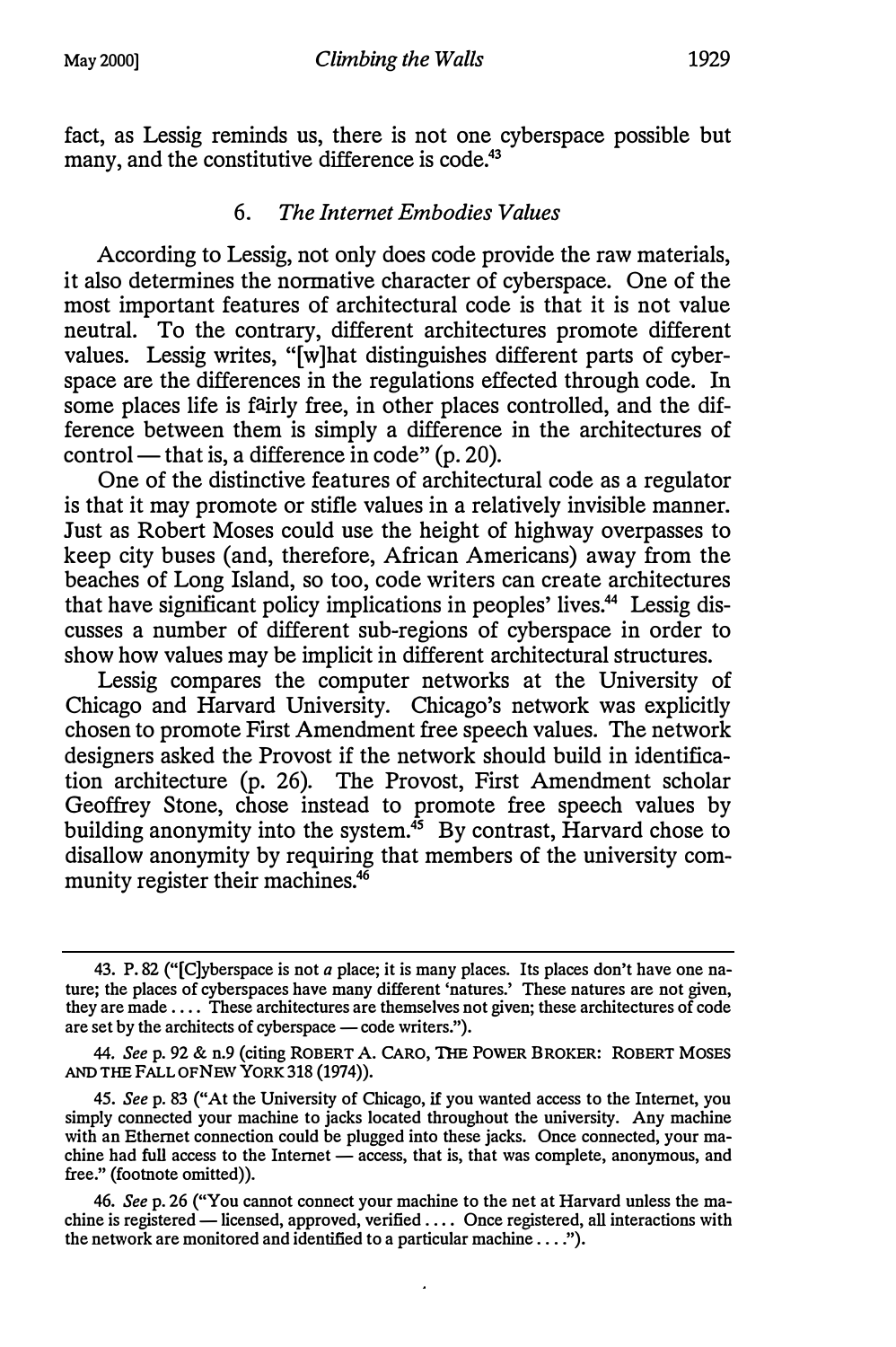Lessig pays the most attention to the space owned by America Online ("AOL"). Like Walt Disney before him, AOL CEO, Steve Case, seeks to provide an environment in which the values that his organization favors may flourish. AOL has a number of architectural features that are relevant to the values that adhere in its space. Each AOL account is allowed five screen names (p. 67). This architectural feature promotes anonymous, indeed pseudonymous, online activity. As Lessig notes, anonymity may promote political expression (pp. 70- 73). AOL's chat rooms, however, have a maximum of twenty-four participants, and, thus, it is not possible for members to address other members en masse.<sup>47</sup> In addition, AOL has a general code of conduct that constrains certain sorts of behavior such as obscenity (p. 67).

Consider next the online service Counsel Connect. The ninety or so discussion groups that comprise Counsel Connect each have discussion leaders (p. 72). By contrast to AOL, however, these discussion leaders do not have the ability to cancel postings (p. 72). Thus, Counsel Connect is more respectful of free speech than is AOL. Another distinct feature is that with Counsel Connect, the lawyer participants must use their real names (p. 73). The use of real names allows participants to develop reputations, such as the reputation as a good lawyer to whom another lawyer would refer business (p. 73).

Finally, consider the values that may be instantiated in MUDs and MOOs.<sup>48</sup> LamdaMOO is one of the older more well-established MOOs. It is a text-based virtual reality that is linked to over 5000 members from around the world. Upon entry into this virtual community, one is assigned a character, which can then build a life in this community. Communities survive particular interactions, which means that characters may develop reputations through their behavior in various settings. Thus, in LamdaMOO, people are anonymous (like AOL) but can develop reputations (like Counsel Connect).<sup>49</sup>

<sup>47.</sup> See p. 68 ("There is no town hall or town meeting where people can complain in public and have their complaints heard by others. There is no space large enough for citizens to create a riot. The owners of AOL, however, can speak to all. Steve Case, the "town mayor," writes "chatty" letters to the members.").

<sup>48.</sup> A MUD is typically defined as a multi-user dungeon or multi-user domain. A MOO is an object-oriented MUD. See generally SHERRY TURKLE, LIFE ON THE SCREEN: IDENTITY IN THE AGE OF THE INTERNET (1995).

<sup>49.</sup> See Jennifer L. Mnookin, Virtual(ly) Law: The Emergence of Law in LambdaMOO, 2 J. COMPUTER-MEDIATED COMM. 1 (1996) <http://www.ascusc.org/jcmc/vol2/issue1/ lambda.html>.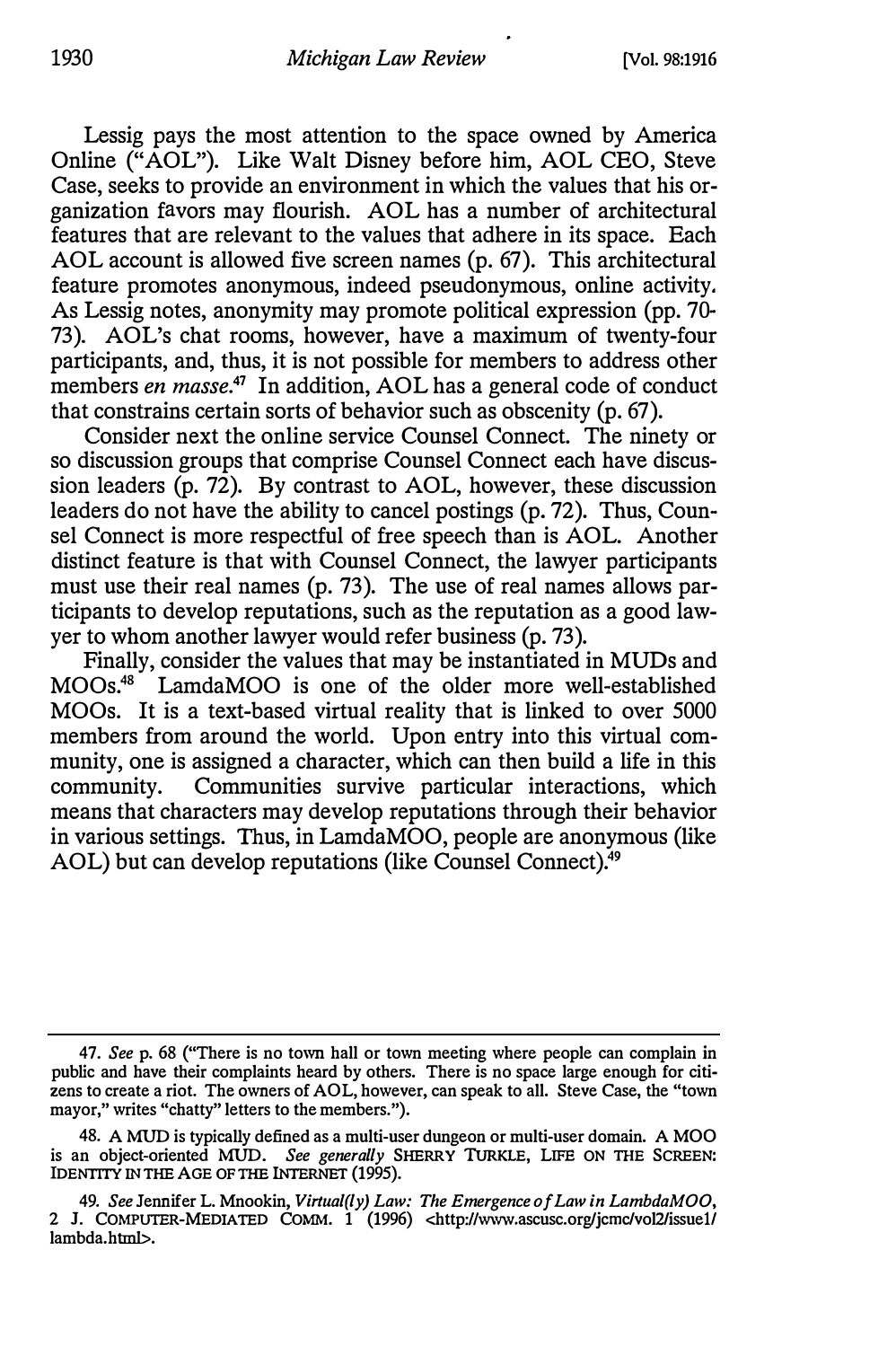## 7. Liberty is an Important Value that Ought to be Respected and Promoted

Lessig clearly holds liberty to be an important value. He does not explicitly provide normative arguments to this effect, however, but rather assumes it to be so. This assumption is reasonable, given that Lessig is interested in studying the effects of increased regulability on fundamental values. Liberty certainly is a fundamental value, the word itself appearing in both the Declaration of Independence and the Constitution.<sup>50</sup>

Nor does Lessig provide explicit arguments to support the normative conclusion that liberty ought to be respected and promoted. Given the moral logic of value statements, however, Lessig is justified to make this assumption, for to hold that a value is a value, is, other things equal, to hold that the value ought to be respected and promoted. This is simply the meaning of holding a value.

### 8. There is an Inverse Correlation Between Regulability and Liberty

A related theme of the book is that increased regulability will result in decreased liberty. Again, Lessig does not say much that directly establishes this point. Perhaps it simply seems obvious. Alternatively, he may see this proposition naturally following his conception of regulation, which is defined in terms of constraints (p. 217). More regulability means more constraints, which, by definition, means less freedom, as freedom is reasonably construed as an absence of constraints.51

Therefore:

#### 9. The Internet is Diminishing in its Capacity to Promote Liberty

The logic of Lessig's argument, then, is that because electronic commerce is leading to increased regulability, and because increased regulability causes a loss of liberty, electronic commerce is causing the Internet to be a less free place. The argument has a proper form. Hence, unless one or more of the premises is false, Lessig's important conclusion should be accepted.

Let us begin with Proposition five, which holds that code is the most important regulator of cyberspace. This is an overstatement.

<sup>50.</sup> U.S. CONST. preamble & amend. V; THE DECLARATION OF INDEPENDENCE para. 2 (U.S. 1776).

<sup>51.</sup> While his focus is on liberty, Lessig contends that increased regulability will have an adverse impact on other values as well. He writes, "Perfect authentication would mean that others know for certain all the facts about you; happiness comes from others knowing a good deal less." P. 31.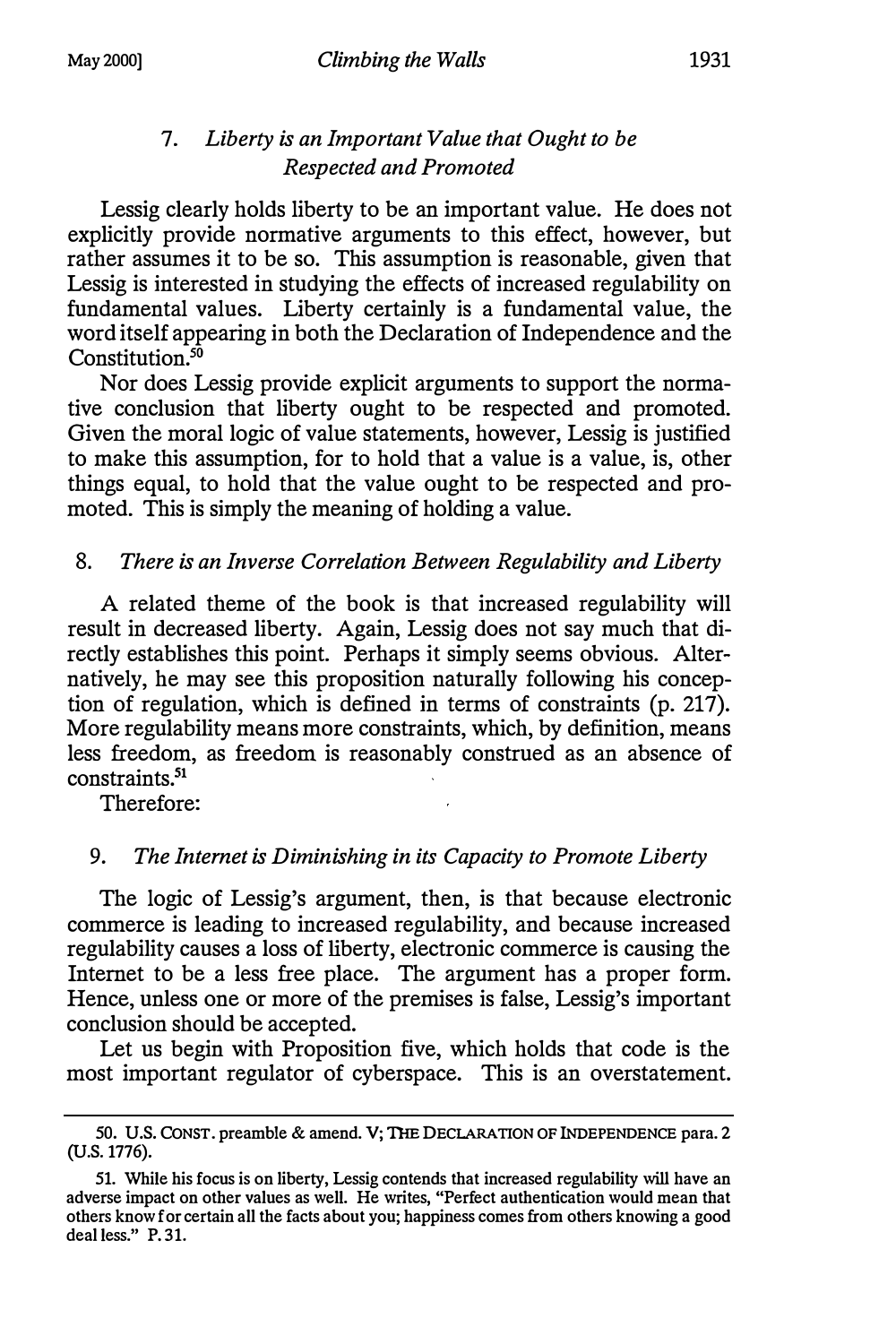Lessig does indeed provide strong reason to believe that code is an important regulator. He does not, however, say anything that would establish that it is the most important regulator. In particular, he does not pay attention to important non-architectural means of regulating the Internet, such as Title II of the DMCA and the other Internetrelated statutes cited earlier, none of which regulates computer code. $52$ There is no reason to think that traditional methods of regulation, such as those recently employed by the American and Chinese governments, will not continue to be the predominant means to regulate cyberspace.<sup>53</sup> Given this fact, one is not compelled to accept the claim that code is the most important regulator of cyberspace without more evidence or argument.

Proposition six holds that the Internet embodies values. This bare proposition is uncontroversially true. Lessig's subtle discussion of the various contexts in which this is true serves, however, to highlight the importance of this claim, as the more we understand how the Internet embodies values, the better position we will be in to shape these values.

Proposition seven holds that liberty is an important value that ought to be respected and promoted. While some moral theories would reject this proposition, most mainstream moral theories indeed recognize the central importance of liberty, although there will of course be disagreement on whether liberty is ultimately grounded consequentially or deontologically.<sup>54</sup> Thus, Proposition seven is not in need of qualification.

Proposition eight holds that there is an inverse correlation between regulability and liberty. This premise is subject to question. The purported inverse correlation appears to be based on the claim that, as a general matter, the less e-commerce entities know about you the better off you will be.<sup>55</sup> While this claim is not analytically true, there are indeed many instances in which the possession of your information by

55. See supra note 51.

<sup>52.</sup> See supra text accompanying notes 32-33.

<sup>53.</sup> See supra note 33.

<sup>54.</sup> See generally JOHN STUART MILL, ON LIBERTY {Currin V. Shields ed., Bobbs-Merrill Co.1956) {1859) {classic consequentialist defense of liberty); IMMANUEL KANT, THE METAPHYSICS OF MORALS {Mary Gregor trans. & ed., Cambridge Univ. Press 1996) {1797) {classic deontological defense of liberty). Nothing Lessig says in the book indicates conclusively whether he is a consequentialist or deontologist. Some of his remarks indicate sensitivity to welfarist concerns. See pp. 146-47. Generally speaking, however, the preoccupation with liberty and freedom sounds in deontology, as these are typically non-instrumentalist values by the lights of mainstream moral and political theory. It is reasonable to assume, then, that Lessig is some sort of deontologist who places great importance on the value of liberty. What is not clear is whether he is the sort of deontologist who thinks duties and rights can be traded off against consequentialist considerations, even if the former are not reducible to the latter.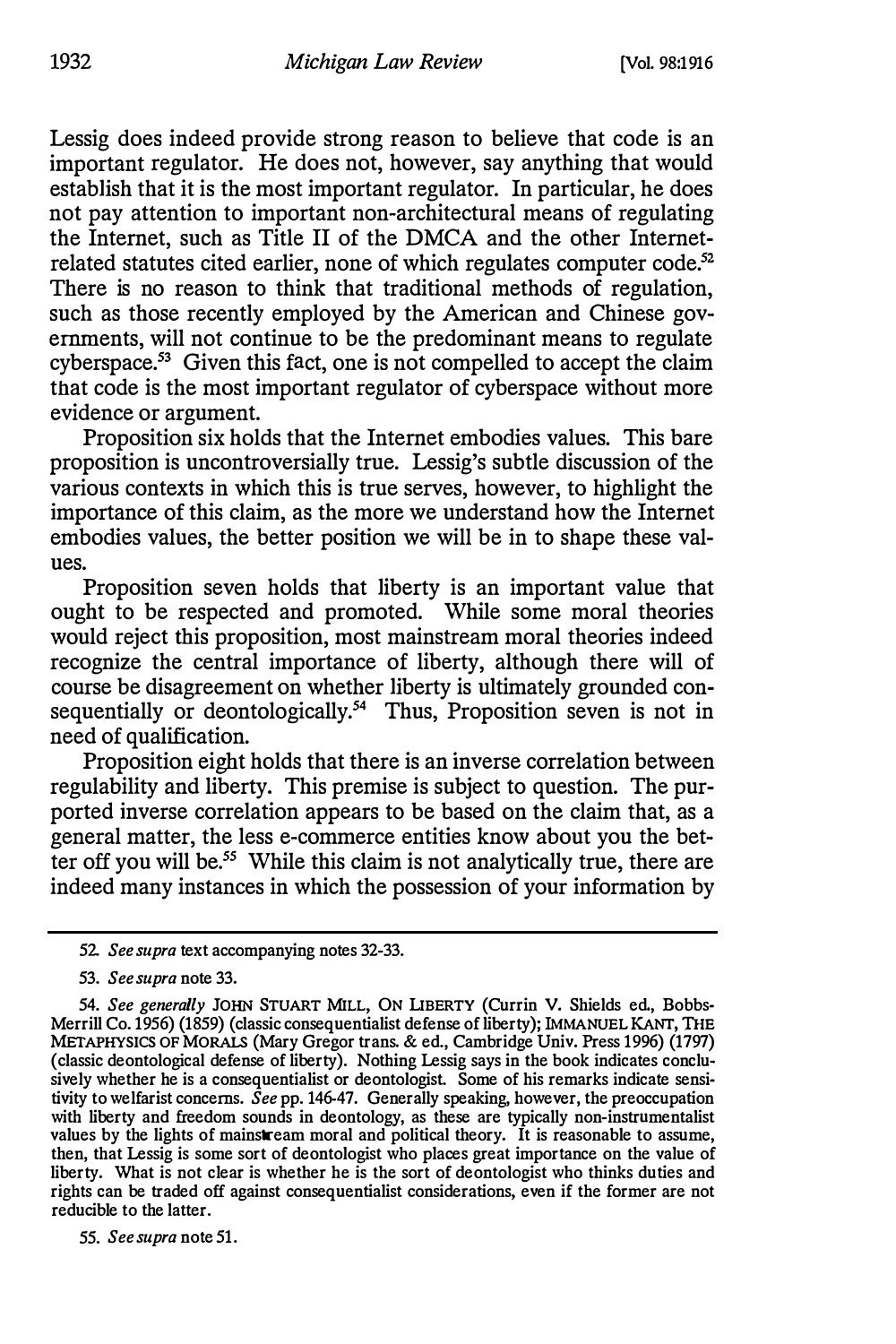freedom of conscience and thought.56 The relationship between regulability and freedom is more complex, however, than is suggested by Lessig's analysis. While it is true that you may be harmed by others' possession of your data, you may also be helped. Code would benefit from a discussion of the consumer surplus that may accrue to society due to increased regulability.<sup>57</sup> For example, casual empirical observation supports the claim that many people are happy to exchange personal information for benefits received in return. Grocery stores that offer discounts for card holders have no trouble establishing card-holder relationships despite the fact that this bargain entails the release of purchasing data to the store's sophisticated personal data-tracking system. Many people are quite happy to take part in this particular market in personal data.<sup>58</sup> It would be odd to contend that people who choose to do so are somehow less free than those who choose not to.<sup>59</sup> Freedom is measured in your ability to choose, not in what you choose.<sup>60</sup>

57. Note that the benefits need not be consequentialist goods whose benefit comes at the expense of liberty. One's access to online media may make one more enlightened, more autonomous, and, hence, freer.

58. See Computer-Dating the Customer, THE ECONOMIST, Mar. 4, 1995 at R7.

The bare fact that this practice exists does not show that it is efficient, however, as there may be market failure. While there may be market failure, there also may not be market failure. Lessig does not discuss which of these possibilities is more likely to be true.

59. See Susan Rose-Ackerman, Inalienability and the Theory of Property Rights, 85 COLUM. L. REV. 931, 932 {1985) (noting that "unencumbered market trades are desirable unless we can locate a valid reason for their restriction"); see also Michael A. Heller, The Boundaries of Private Property, 108 YALE L.J. 1163, 1199-1201 (1999) (discussing the role of restrictions on restraint of alienability).

Are Americans, in general, freer now than they were a hundred years ago? Even if this question is meaningful, the answer is certainly unclear. The answer would not be unclear, however, if there was a direct correlation between Joss of informational privacy and Joss of freedom, because we have dramatically less informational privacy than we had a century ago.

60. See generally GERALD DWORKIN, THE THEORY AND PRACI1CE OF AUTONOMY {1988).

<sup>56.</sup> See Julie E. Cohen, A Right to Read Anonymously: A Closer Look at "Copyright Management" in Cyberspace, 28 CONN. L. REV. 981, 1012 {1996) ("The freedom to read anonymously is just as much a part of our tradition, and the choice of reading materials just as expressive of identity, as the decision to use or withhold one's name."). In discussing the "Cohen Theorem," Lessig offers an example from when he was a student at an English university. While there, he made several purchases of Scotch as gifts. When he returned to school, a tutor asked him about his excessive purchasing of alcohol. Pp. 138-39 ("[N]ow that monitoring can occur, we must ask whether the latent right to read anonymously, given to us before by imperfections in technologies, should be a legally protected right.").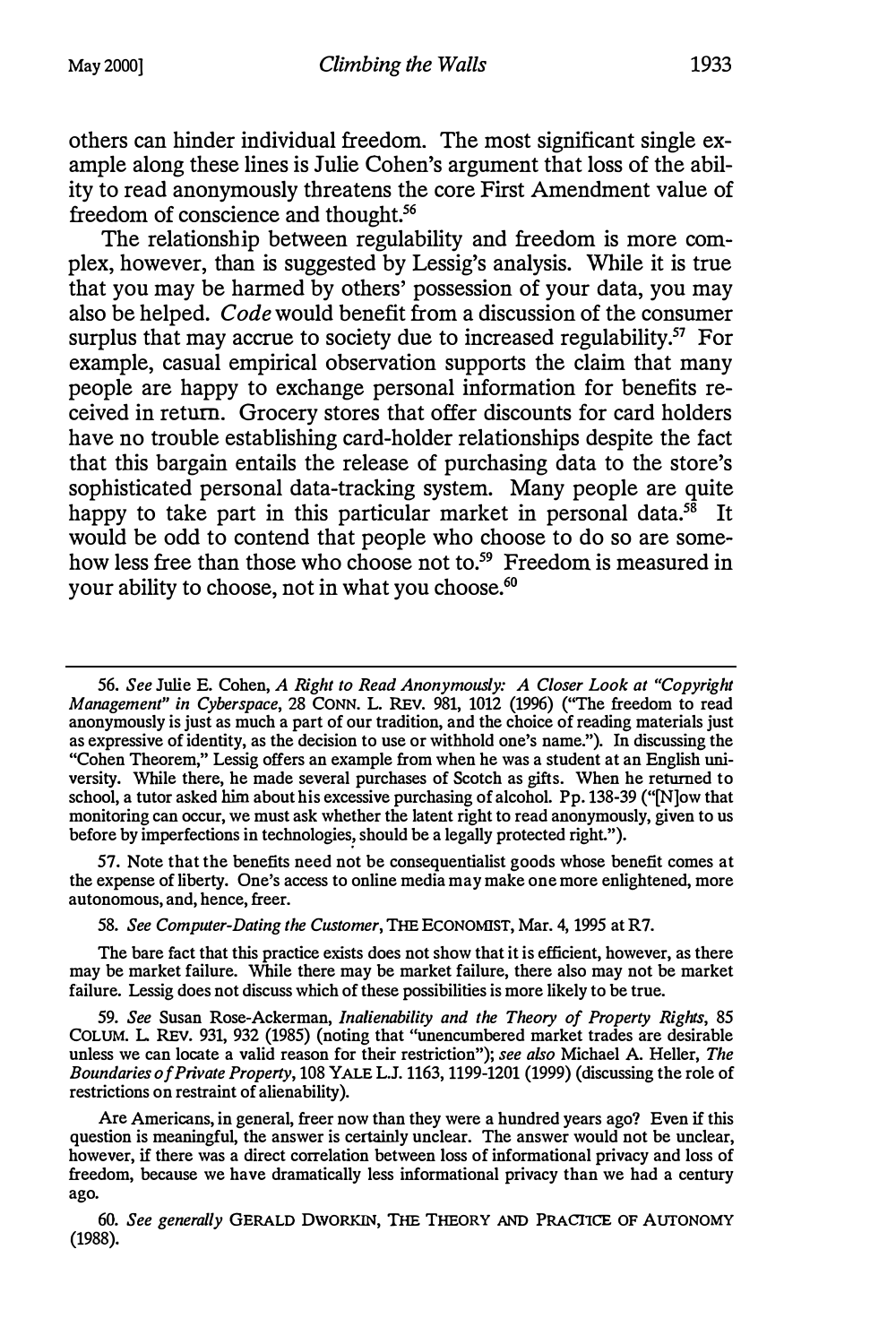It will not be an adequate response to note that people trade away their data out of ignorance of the consequences. While this is no doubt true, it is also true that people not ignorant in this manner trade away their data. Lessig himself trades away data by his acceptance of cookies in his web browser.<sup>61</sup> Plausibly, this shows that Lessig prefers the benefits he gets from unrestricted Internet browsing over the consequent loss to his informational privacy. While it is true that unless one provides some data, many interesting websites will be inaccessible, this does not make the provision of data in these circumstances any more coercive than when one is required to pay admission to enter a movie or ball game.<sup>62</sup>

Lessig implicitly acknowledges the potential compatibility between liberty and regulability in the chapter entitled "Privacy" in Part Three of the book, in which he applies the book's earlier arguments in particular contexts. Lessig promotes a regime of user self-help to secure Internet privacy, such as might be supplied by emerging technologies such as P3P (p. 160). P3P allows client browsers to perform automatic electronic negotiations with websites, based on the privacy preferences of the user and the privacy policies of the website. Such transactions have the potential to make both users and websites better off.

We see, then, that on one plausible conception of freedom, the contractarian model, consumers may express their free desires when they bargain into a situation of increased regulability. This means that there is not a simple inverse correlation between regulability and freedom. Greater regulability may just mean an architecture that allows for more and better opportunities for bargaining.<sup>63</sup> Accordingly, the conclusion as stated in Proposition nine, that cyberspace is diminishing liberty, is not established. Nor has the negation of this proposition been established. More study into the relationship between regulability and liberty is needed.

<sup>61.</sup> See supra note 24; pp. 41-42 ("With one click, you can disable the deposit of cookies .... [b]ut this privacy comes at a cost. Users who choose this option are either unable to use areas of the Net where cookies are required or forced constantly to choose whether a cookie will be deposited. Most find the hassle too great and simply accept cookies on their machine.").

<sup>62.</sup> Currently, much personal data gathering by websites is not conducted pursuant to consensual bargains. Rather, many websites either collect data without notice or use the data in a manner that is beyond the scope of the agreement. See Steven Hetcher, The FTC as Privacy Norm Entrepreneur, 53 V AND. L. REV. (forthcoming 2000).

<sup>63.</sup> In a free and fair market, for example, people may choose to carry digital credentials in order to conduct the sort of electronic commerce functions that are facilitated by these credentials.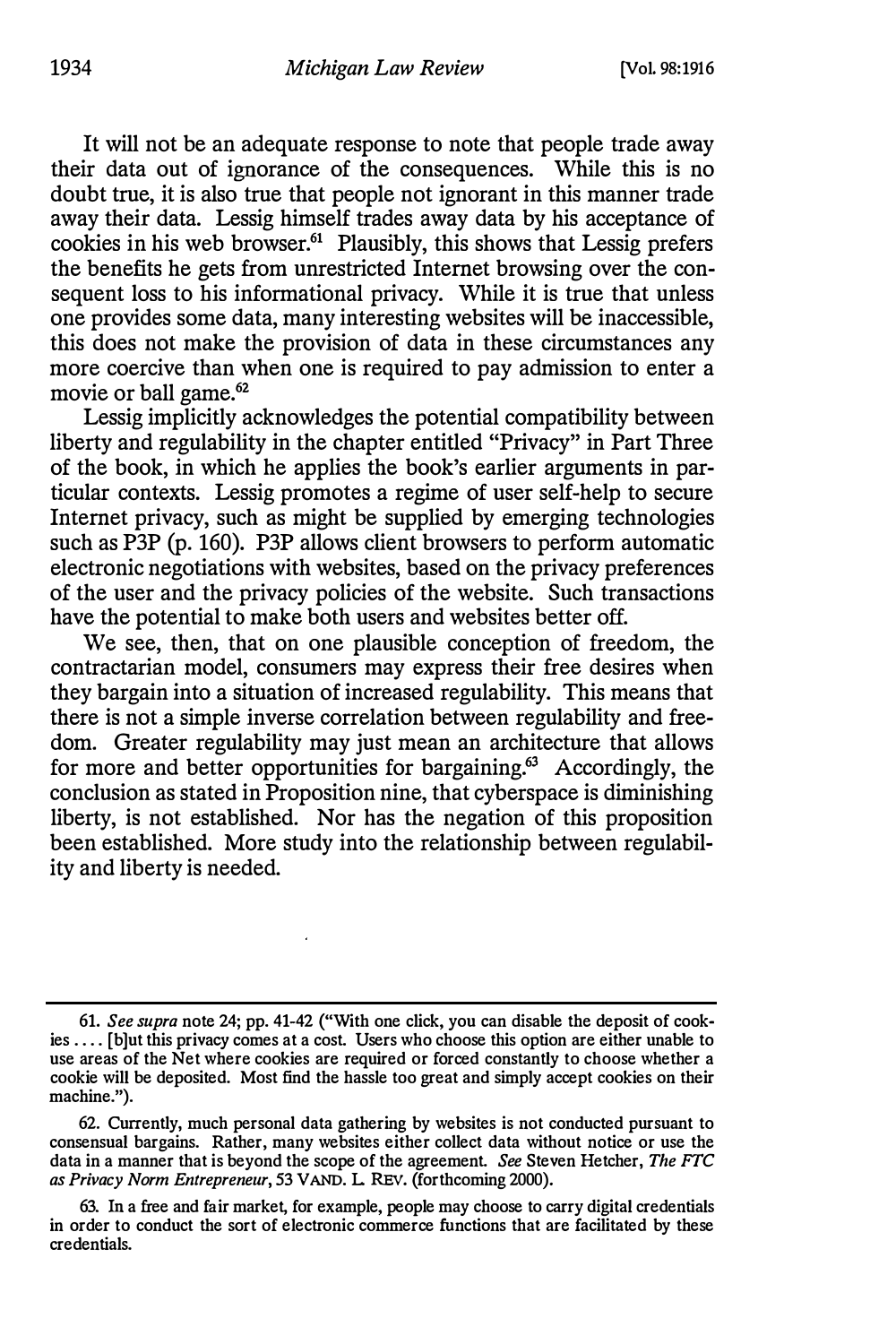## 10. The Trend Toward Increased Regulability of the Internet Ought to be Reversed

From the above set of propositions, Lessig draws a second normative conclusion. By combining the premise that liberty is a fundamental value that ought to be respected and promoted with the premise that cyberspace is becoming less free due to increased regulability, Lessig concludes that the trend toward increased regulability ought to be reversed (pp. 52, 56, 108). $^{64}$ 

By the lights of the discussion in the previous section, however, it should be clear that this conclusion does not follow because the premise holding that increased regulability leads to decreased freedom has not been established. Thus, it may not be necessary to reverse the trend toward greater regulability in order to promote liberty. What matters in terms of promoting liberty is that future states of greater regulability are the result of autonomous processes.

## 11. Open Source Code is Less Regulable than Closed (Proprietary) Source Code

Lessig argues that open code will be less subject to regulability than proprietary code. $65$  Lessig claims that open source code will make top-down control harder but will allow for bottom-up control (p. 20). Lessig's argument for why open code will promote unregulability and hence liberty is simple but powerful. The basic idea is that important proprietary code will likely be owned by large commercial entities who will be easily susceptible to governmental attempts to alter code to serve governmental interests.<sup>66</sup> Lessig gives the example of

65. P. 107 ("To the extent that code is open code, the power of government is constrained .... [W]hen the target of its regulation is plastic, it cannot rely on its target remaining as it wants.").

66. P. 52 ("But as code writing becomes commercial  $-$  as it becomes the product of a smaller number of large companies — the government's ability to regulate it increases."). Lessig also writes "[t]he code is regulable only because the code writers can be con-

<sup>64.</sup> Depending on the underlying value theory one assumes, the fact that liberty is an important value will not be enough to draw any necessary practical inferences solely based on the existence of a serious threat to liberty. The reason is that by the lights of prominent and respected theories, a diminution in liberty may be morally permissible if it is the result of some moral or policy choice that pursues a distinct sort of benefit or sorts of benefits that, all things considered, balances out the liberty concern. If the proper normative account requires trade-offs, then Lessig must countenance the possibility that a diminution in liberty is justified by the fact that the proposed state of affairs promotes other values. This is more than a theoretical possibility, if we are to judge based on the current growth in the market in personal data, a significant and growing part of which is occurring pursuant to consensual practices. See Hetcher, supra note 62. Lessig has to respect the fact that mainstream Internet users today may not pine after Net95 the way that first-generation users did. Freedom may simply mean the autonomy to indulge even more conspicuously in the fatuous materialism that constitutes much of contemporary American life.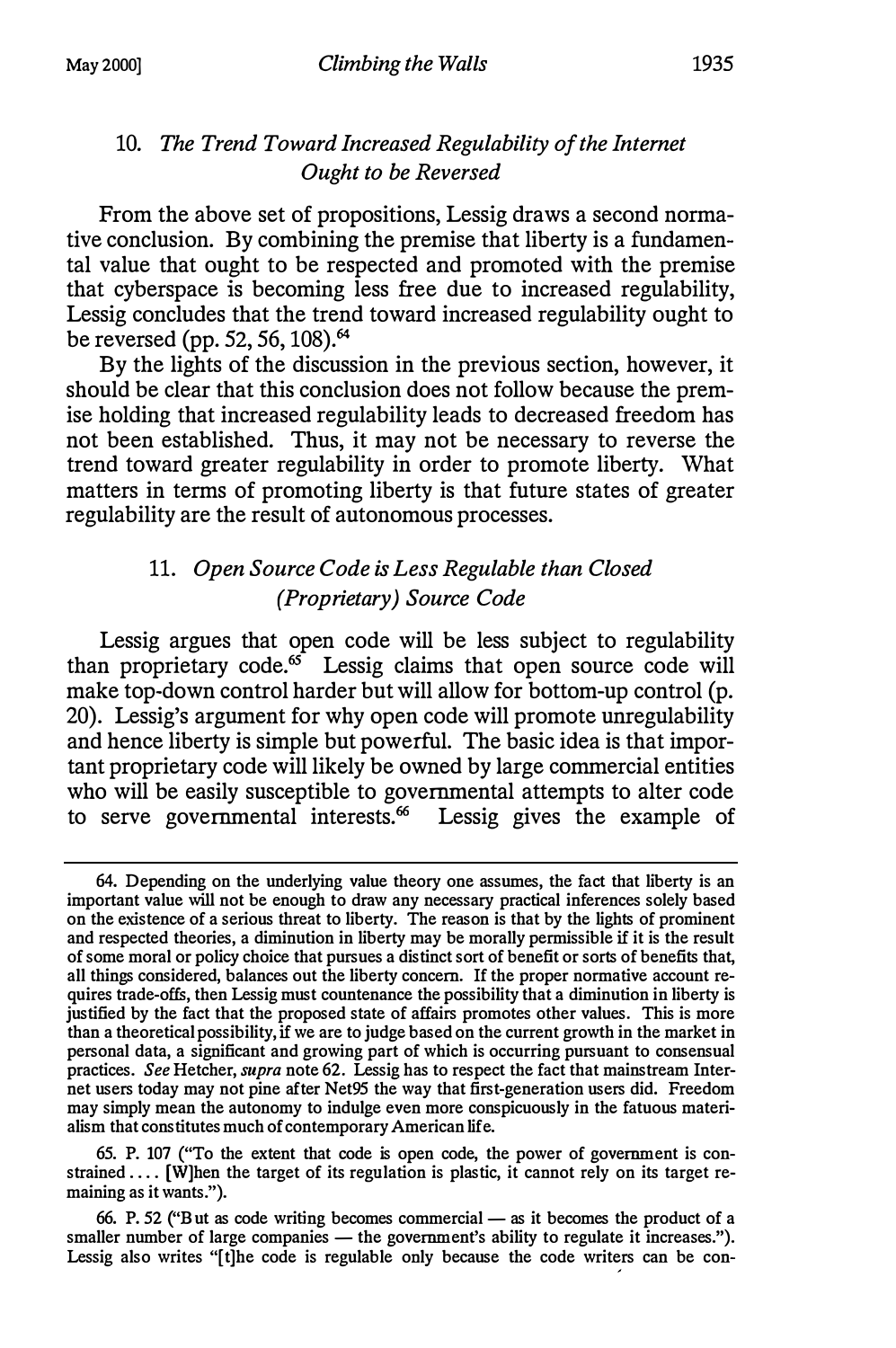Communications Assistance for Law Enforcement Act of 1994  $("CALEA"),<sup>67</sup>$  the statute that forced phone companies to build in a backdoor to allow for governmental eavesdropping of digital telephone lines (pp. 44-45, 106).

Contrast this example of easy regulation of proprietary code with the results of a government attempt to create a backdoor into open code. Lessig provides an example involving Netscape (p. 106). The French government tried to get Netscape to alter its SSL encryption technology to allow a backdoor for police.<sup>68</sup> Because Netscape had made its source code public, however, it was pointless to comply with the French request (p. 106). Even if Netscape released a new module that was compliant, because the source code was open, other vendors would soon supply SSL without the modifications. In other words, because SSL is open source code, it is not easily regulable. Accordingly, open code deters censorship and, thus, promotes freedom. Lessig argues that this example is indicative of a general fact that it is much more difficult to regulate open code systems. Lessig's claim here is both significant and plausible.

Lessig sees open code as providing a "structural guarantee of constitutionalized liberty" (p. 7). According to Lessig, open code "functions as a type of separation of powers in the American Constitutional tradition" (p. 7). This remark may at first appear puzzling because code does not perform a separation of powers in the usual sense. The Constitution is conventionally understood to separate power in two fundamental respects: first, between the states and the federal government, and second, between the branches of the federal government.<sup>69</sup> Apparently, what Lessig has in mind is a separation of powers between governmental and nongovernmental social forces, in other words, between social norms and law. We see in this discussion how Lessig's four-part account of regulation and social order allows him to put meat on the bones of the concept of a British-style constitution for America.

Therefore:

trolled . . . . An unmovable, and unmoving, target of regulation, then, is a good start to regulability. And this statement has an interesting corollary: regulable code is closed code." P. 106.

<sup>67.</sup> Communications Assistance for Law Enforcement Act {CALEA), Pub. L. No. 103- 414, 108 Stat. 4279 (1994) (codified as amended at 18 U.S.C. § 2522 (1994) and 47 U.S.C. §§ 229, 1001-1010 (1994 & Supp. II 1996)).

<sup>68.</sup> SSL is Netscape's protocol for exchanging encrypted data between the client's browser and the host's server.

<sup>69.</sup> See Rayburn's Case, 2 U.S. (2 Dall.) 409 (1792).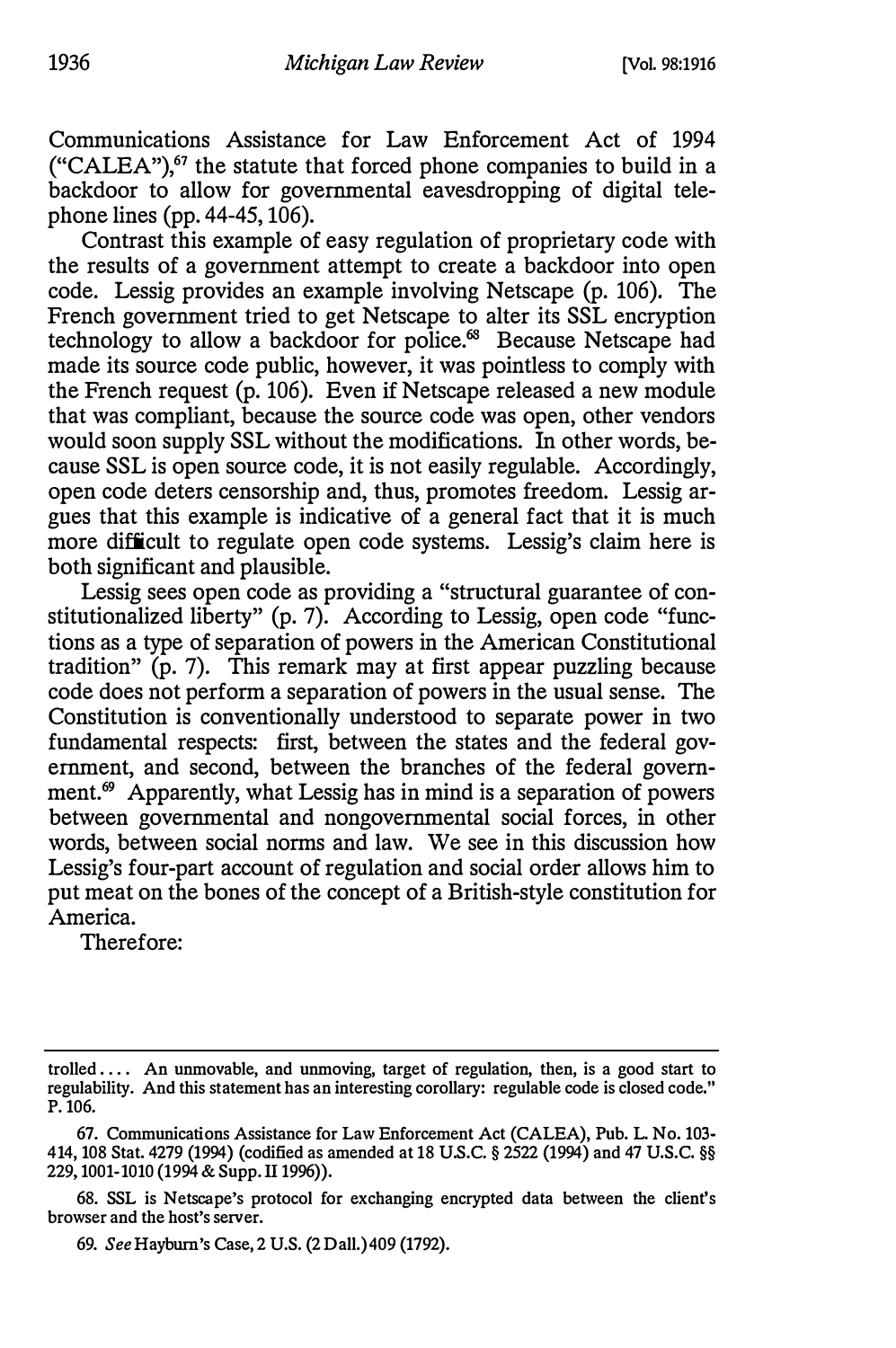#### 12. Open Source Code Ought to be Promoted

Because open source code is less regulable than closed source code, and regulability is inversely related to liberty, and liberty is a value that ought to be promoted, open source code ought to be promoted.<sup>70</sup> Subject to the qualifications noted above about the relationship between regulability and liberty, this is a valid argument, which moves from plausible premises to a plausible conclusion. And given how high the stakes are  $-$  liberty in cyberspace  $-$  an important conclusion as well.

#### 13. We Need An Internet Constitution

Encouraging open source code is Lessig's main concrete prescription for promoting a constitutional regime for cyberspace that respects and promotes liberty.<sup>71</sup> Lessig provides little by way of detail as to how a world of open source code might be accomplished. Unfortunately for his reader, Lessig may be precluded from doing so by a conflict of interest, as such a discussion could hardly fail to discuss Microsoft. Lessig does not discuss the Microsoft antitrust litigation that was ongoing at the time of the publication of the book. This is appropriate and expected given Lessig's ongoing role in the litigation.<sup>72</sup>

There is a deep tension between open code and Microsoft's business model, which is that its software runs the world.73 Microsoft's business model is precisely that there not be open source code but rather that the dominant (or exclusive) code of cyberspace be a proprietary Microsoft product. While the remark is often made offhand, it does, indeed, appear that Bill Gates wants to control cyberspace.<sup>74</sup> Lessig wants no one to control cyberspace.<sup>75</sup>

72. P. 8. See, e.g., Lawrence Lessig, Amicus Brief on Technological Tying (211100).

73. See p. 105 ("Microsoft may have imagined in 1995 that by 2000 there would be no other server operating system available except Windows NT, but when 2000 came around, there was GNU/Linux.").

74. See Laura Evenson, Gates to the Future: Microsoft Founder Outlines the World and How He'll Run It, S.F. CHRON., Nov. 23, 1995, at Cl.

<sup>70.</sup> See p. 8 ("Guarantee the structural (a space in cyberspace for open code), and (much of) the substance will take care of itself."). Lessig argues that we should strive for a "commons" in the core code of the Internet. P. 141.

<sup>71.</sup> See p. 7 ("If the code of cyberspace is owned (in a sense that I describe in the book), it can be controlled; if it is not owned, control is much more difficult. The lack of ownership, the absence of property, the inability to direct how ideas will be used — in a word, the presence of a commons — is key to limiting, or checking, certain forms of government control.").

<sup>75.</sup> Richard Epstein has argued that open and proprietary codes can easily coexist Epstein draws a parallel with the manner in which public highways easily coexist with gated communities. This is a very important issue. If a multicode world is the future, then Microsoft presents less of a threat than if a monocode world is likely instead. Epstein, *supra* note 10, Jan. 19 posting,  $\P\P$  2-4.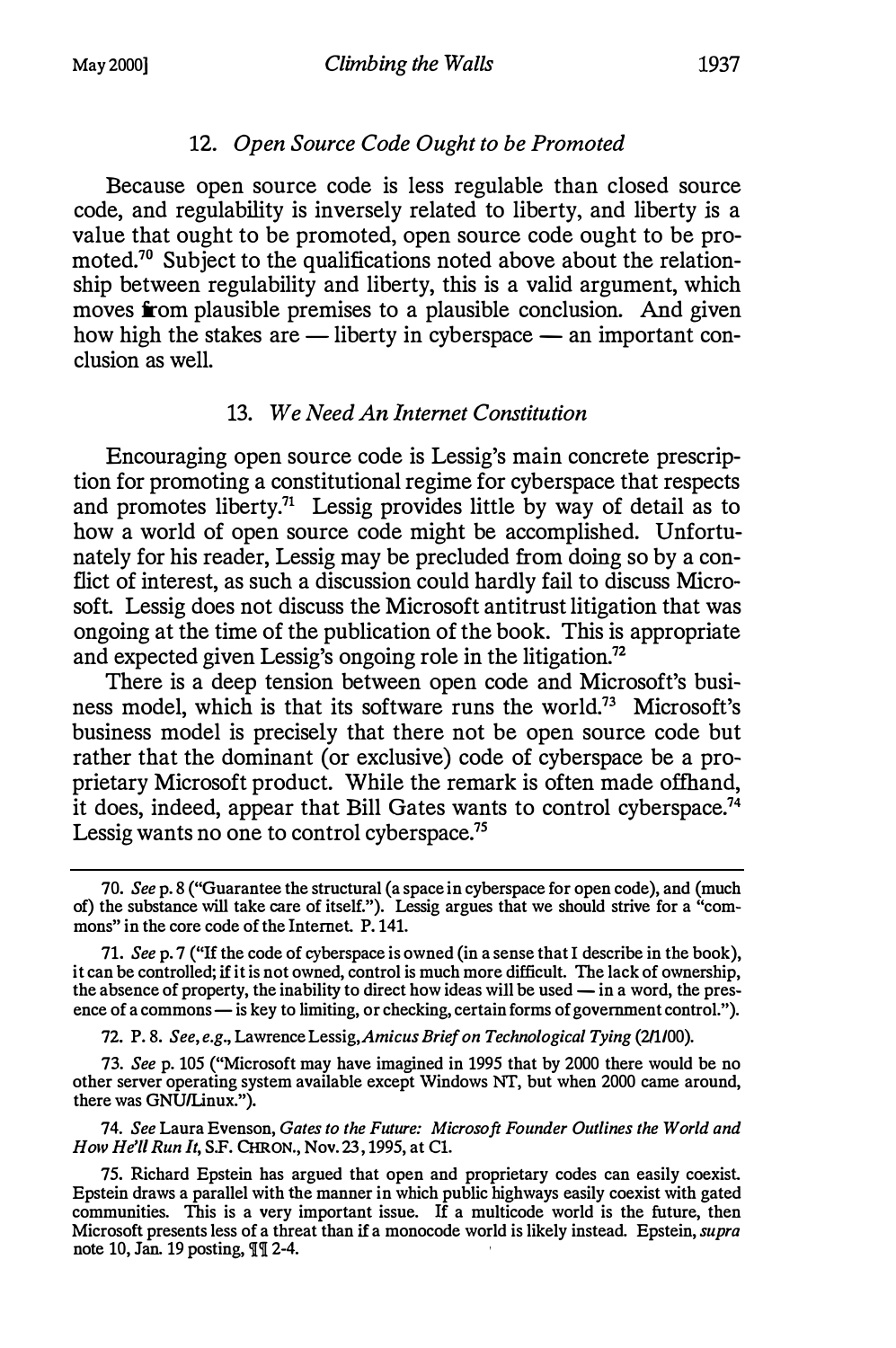Lessig argues that, in order to systematically and democratically deal with issues such as open code, we need to enter a period of constitution building. Lessig recommends that we create a constitution for cyberspace.76 Recall that for Lessig, the word "constitution" is to be understood in the British not the American sense. On this definition, constitution building involves both governmental and nongovernmental action.

On the broad account of constitution, then, what Lessig is really saying is that we would do well to implement a justified social order for cyberspace. Considered first at this general level, this claim is highly plausible. Disagreement will come when we begin to fill in the detail as to what in particular the constitutional order should look like. Lessig does not provide details as to what the overarching features of this order should be. Doing so would be an entire project in itself. Lessig's main point is preliminary to this discussion. Before creating a constitution, there must first be the recognition that one is needed. This is the story of *Code*.

The reader comes away unclear on whether Lessig is proposing that the constitutional order grow out of the U.S. legal system or instead that it evolve as a form of world government. Throughout the book, Lessig uses the term "we." It appears that "we" means we Americans. Does this mean that we Americans are supposed to create the constitution for cyberspace? This is problematic, of course, as the Internet is global.

Lessig suggests that we should choose to develop a new constitution for this space, just as the American Founders and Russians had to (pp. 4-8). But there are already constitutions in place that pertain to cyberspace. China just announced rules to govern its space.<sup> $\tau$ </sup> Despite the fact that the official U.S. policy is to support industry selfregulation, the United States has been regulating the Internet.78 While early attempts at regulating the Internet may have been unsuccessful, it is unlikely that this will cause the United States to cease trying. This may make the issue of founding a new social order to govern the Internet beside the point. In the United States alone, regulation of the

<sup>76.</sup> Lessig thinks it is natural and proper that the state should play an integral role in the process of constitution building in cyberspace. This will probably strike the typical reader of this Review as uncontroversial, but the crowd that Lessig most wants to convince on this particular point is not constituted of the readers of this Review but rather the influential libertarian contingent of the Internet policy community. These are libertarians staunchly opposed to all state involvement. See supra note 34.

<sup>77.</sup> See supra note 33.

<sup>78.</sup> See, e.g., Anticybersquatting Act, supra note 33; NET Act, supra note 33; § 230 of the CDA, supra note 33; DMCA, supra note 32. These statutes are operative only because they pass muster under the U.S. Constitution.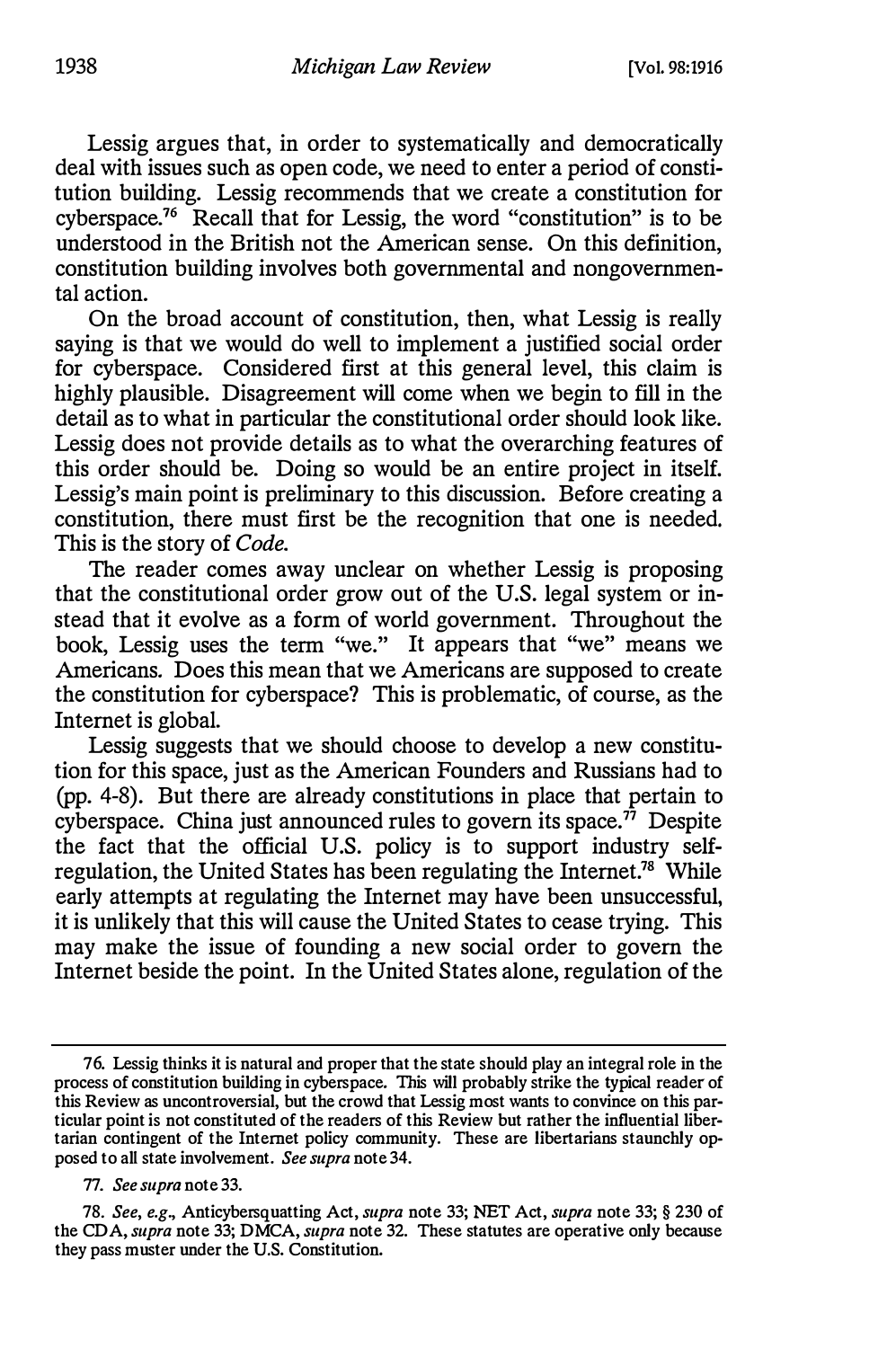Internet has arguably moved past the point where a founding of a new order could be possible.

Nor does the broad need for a justified social order for cyberspace entail the desirability of new constitutional amendments or federal statutes. Indeed, a *grundnorm* of the Internet has been selfregulation. Lessig is right that there is no necessary reason to prefer informal social solutions. Nevertheless, informal solutions have a significant role to play. Lessig is also right that anarcho-libertarianism is overly antigovernment in allowing no role for the government. The government plays a fundamental role in providing legal order. Legal order, however, is only one aspect of social order.

Lessig argues that the Constitution is thin; it does not adequately stretch to cyberspace (p. 22). Two brief responses are worth mentioning, although the topic merits greater discussion than can be pursued here. The first is that the bare fact that there are examples in which the U.S. Constitution does not apply snugly to Internet facts is certainly not enough reason to conclude that the larger U.S. legal system is not capable of dealing with the Internet. In particular, common law processes have done reasonably well so far in adapting to the Internet.<sup>79</sup> So has the FTC, which has recently fostered industry selfregulation regarding website provision of privacy policies.<sup>80</sup> Second, there has not been enough time to tell. For example, the FTC had made clear that it thinks more time is needed with respect to selfregulatory efforts regarding informational privacy online.<sup>81</sup>

Lessig does not point out that open source code is currently being driven by commercial entities.<sup>82</sup> While open code may be highly desirable, it may still be the case, then, that the best provider of it is the market and norms, not the state.

#### **CONCLUSION**

Climbing the walls of your electronic cage is what you will be doing if the near dystopia which Lessig foretells in his important new book,

<sup>79.</sup> See, e.g., Compuserve v. Cyberpromotions, 962 F. Supp. 1015 (1997) (applying trespass theory in context of unsolicited electronic mail).

<sup>80.</sup> In its 1999 Report to Congress, the FTC notes that there has been significant improvement in website provision of privacy policies. MARTHA LANDESBERG & LAURA MAZZARELLA, FEDERAL TRADE COMM'N, SELF-REGULATION AND PRIVACY ONLINE: A REPORT TO CONGRESS (1999) (visited July 5, 2000) <http://www.ftc.gov/os/1999/9907/ privacy99.pdf>. In its most recent Report to Congress, the FTC recommends fairly minimal regulations, along with its continued support of industry self-regulation.

<sup>81.</sup> See id.

<sup>82</sup> See, e.g., "Red Hat Reinforces Commitment to Open Source, Releases Source Code for Popular Source-Navigator lOE" (press release) available at <ltttp://www.redhat.com/ about/2000/press\_sourcemav.html>.